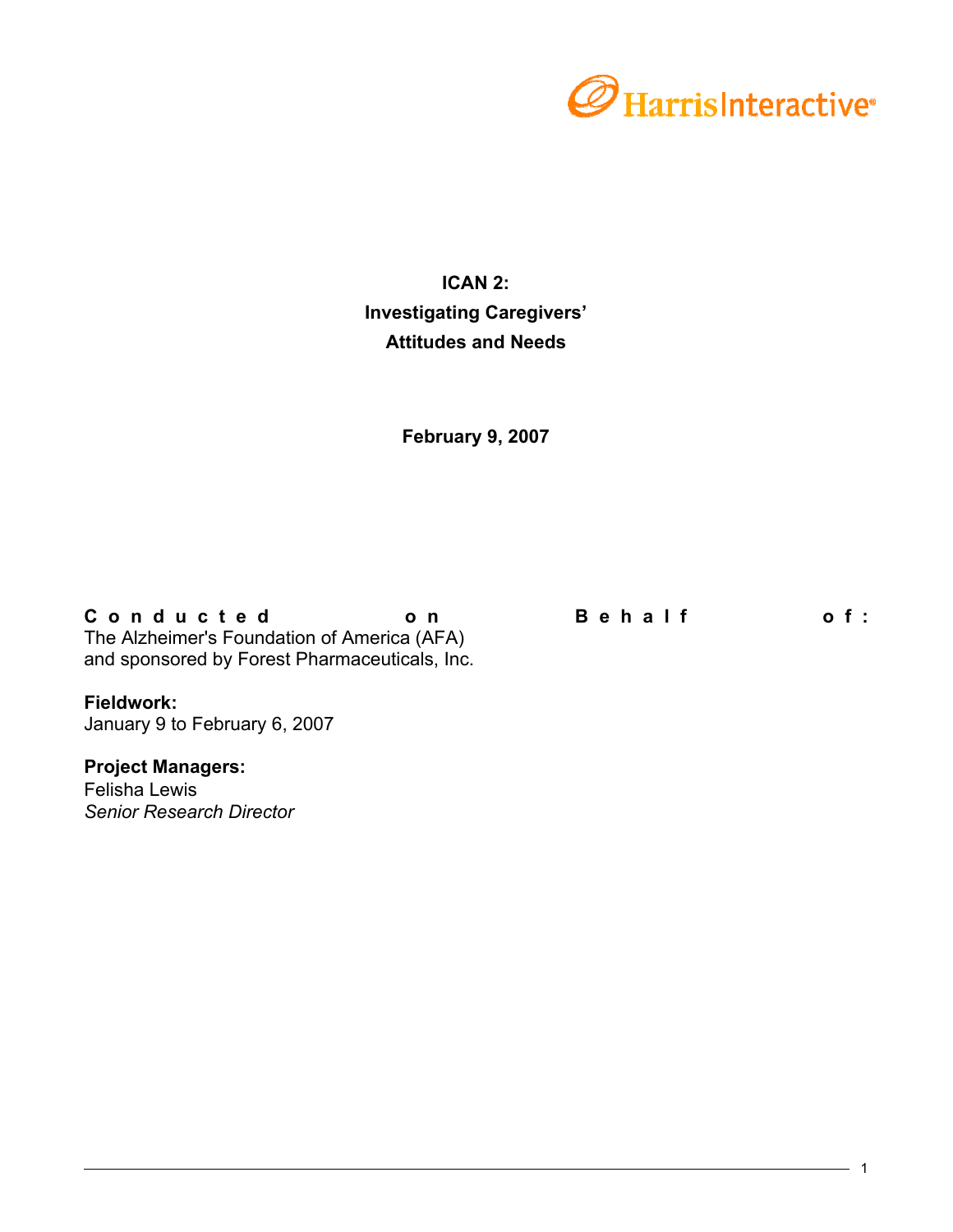# **Introduction**

*ICAN 2: Investigating Caregivers' Attitudes and Needs* was conducted by Harris Interactive on behalf of the Alzheimer's Foundation of America (AFA) and sponsored by Forest Pharmaceuticals, Inc. The purpose of this study was to assess any cultural differences in caregivers' attitudes and feelings towards caregiving including access to support groups, knowledge and education.

This report highlights findings among a nationally representative sample of caregivers who are involved in care and treatment decisions on behalf of a relative or friend with Alzheimer's disease. Primary topics covered in this survey include:

- Obstacles that may have delayed getting a diagnosis of Alzheimer's disease
- Attitudes towards and knowledge of Alzheimer's disease
- Access to support and advocacy groups
- Impact of caregiving responsibilities on the caregiver's own family and life

# **Survey Method and Sample**

Harris Interactive surveyed a cross section of 655 U.S. caregivers who are involved in care and treatment decisions on behalf of a relative or friend with Alzheimer's disease during January 2007. Respondents were recruited from a sample purchased from an outside vendor and the Harris Interactive Online Panel (HPOL). All interviews were conducted via the telephone. Respondents recruited from the panel were invited to participate via email and provided a toll free number to participate. Interviews averaged 25 minutes in length.

A detailed survey methodology appears in Appendix A and the survey questionnaire in Appendix B of this report.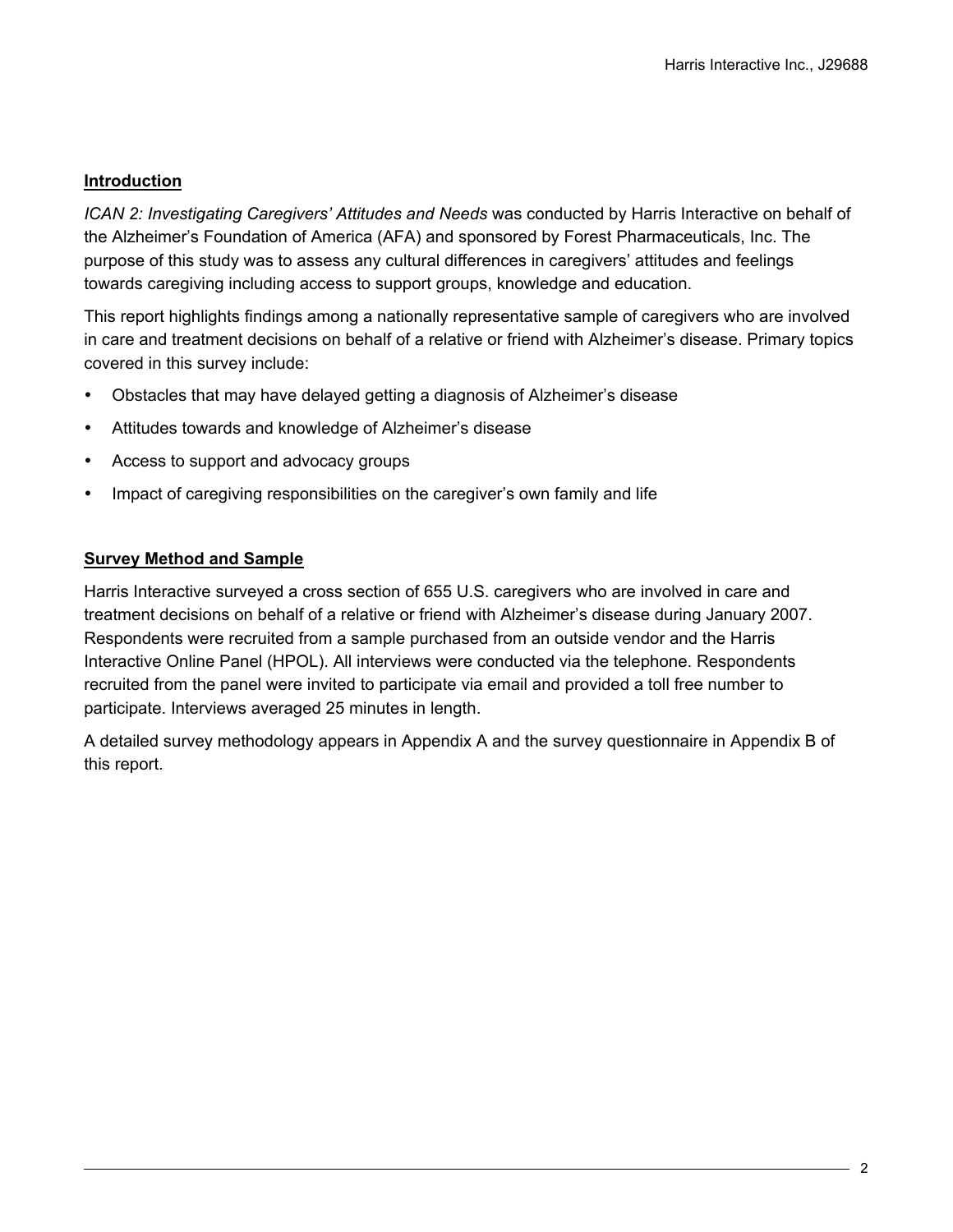# **Findings**

# **I. OBSTACLES TO DIAGNOSIS**

- **1. On average, most patients in this study had been diagnosed with Alzheimer's disease roughly two years ago. In most cases, the length of time between first symptoms and a diagnosis can be measured in terms of years, not months.**
- A typical patient experiences symptoms for almost three years (31.1 months) before receiving a diagnosis of Alzheimer's disease. African-American respondents are less likely to report such a gap between when their loved one experiences symptoms and diagnosis. On average African-American caregivers report their loved one experienced symptoms for approximately two years (24 months) prior to diagnosis compared to three years for Hispanic (35 months) and other race (36 months) caregivers.
- **2. Much of the time, caregivers put a good deal of responsibility on their lack of knowledge about the disease when asked to explain the main reasons for the delay in diagnosis. African Americans and Hispanics were significantly less likely to associate the symptoms with Alzheimer's disease.**
- Most (63%) thought the symptoms of Alzheimer's disease were simply part of getting older, particularly among African Americans (70%) and Hispanics (67%) who were significantly more likely to associate the symptoms with old age than other race respondents (53%). Additionally, 59% stated that they did not know enough about the disease to recognize the symptoms, again significantly more so among African Americans (67%) and Hispanics (63%) than other races (49%).
- Caregivers who did not know enough about the disease to recognize the symptoms were more likely to be younger (46.5-years-old) than caregivers who did know enough to recognize the disease (50.0- years-old), this is particularly true among African-American caregivers (48.9 vs. 50.3-yearold). Similarly, caregivers who consider Alzheimer's disease to be a normal part of the aging process are younger (45.9-years-old) compared to those who do not consider it a normal part of aging (49.0-years-old)
- Caregivers who report not knowing enough about the disease to recognize the symptoms are more likely to have seen a delay in diagnosis for other reasons as well including having little access to a healthcare professional (17% vs. 10%; Among Hispanics 23% vs. 9%), having never been offered a memory screening (43% vs. 30%; Among other race 42% vs. 27%), fear that something could be wrong (40% vs. 25%; Among African Americans 45% vs. 30%) and fear of the responsibility (27% vs. 12%; significantly different across all racial groups).
- **3. Denial and resistance in visiting a doctor also accounted for the delay in diagnosis.**
- Often the patient refused to visit a doctor (47%).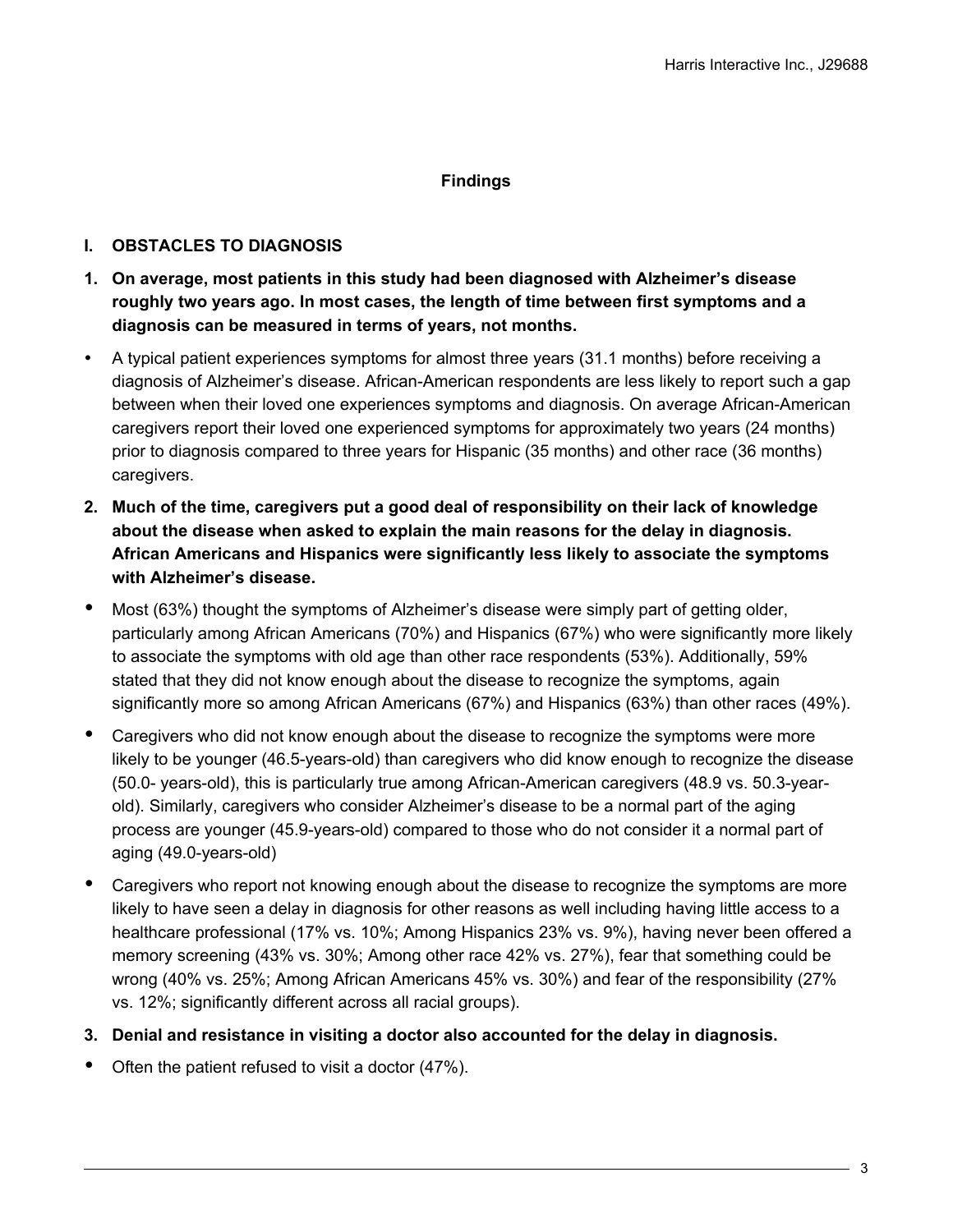- Other times, it was denial on part of the caregiver. Just a third, 33%, did not want to face the possibility of something being wrong. Four in 10, 40%, of African-American caregivers did not want to face this possibility, compared to 30% of Hispanics and 29% of other races. Religious respondents were more likely to not want to face this possibility either (Religious 38% vs. Non-Religious 31%).
- While a fifth of all caregivers (20%) were fearful of the responsibility that an Alzheimer's disease diagnosis would place on them, significantly more so among African Americans (23%) and Hispanics (26%) than other race caregivers (14%).
- **4. Another reason for delay in diagnosis is disease stigma.**
- One third (33%) say that the patient was concerned about the stigma of an Alzheimer's diagnosis.
- Some indicated that their own concern about a stigma was a reason for the delay (26%). African-American caregivers were significantly more concerned about stigma (36%) than Hispanic (22%) and other race (18%) caregivers. Males were more concerned than females about stigma associated with the disease (35% vs. 24%) as were religious respondents compared to nonreligious respondents (33% vs. 22%).
- **5. Secondary reasons for delay in diagnosis included issues related to access and knowledge of the healthcare system.**
- Almost four in 10 (38%) respondents stated that their loved one had not been offered a memory screening, while 24% did not understand their loved ones healthcare system.
- A small percentage of respondents stated that their loved one had no access to healthcare (14%, African-American Males 24% vs. African-American Females 13%) or could not afford coverage (15%).
- While 13% were concerned that an Alzheimer's disease diagnosis would result in disqualification for long-term care insurance.
- **6. Delay in diagnosis of Alzheimer's disease was not blamed on ethnic or language barriers, regardless of ethnic background.**
- Only 7% of respondents reported not being able to find a healthcare provider that shared their ethnicity; males were significantly more likely to run into this problem (Males 15% vs. Females 5%). African-American and Hispanic respondents are slightly more likely to report this as a problem but ratings were still low, 8% and 10% respectively compared to 3% for other race caregivers. African-American males were more likely to report this as a problem (African-American Males 27% vs. African-American Females 4%).
- Less than 1% of caregivers stated not being able to find information in their primary language or a healthcare professional who spoke their primary language as a barrier to diagnosis.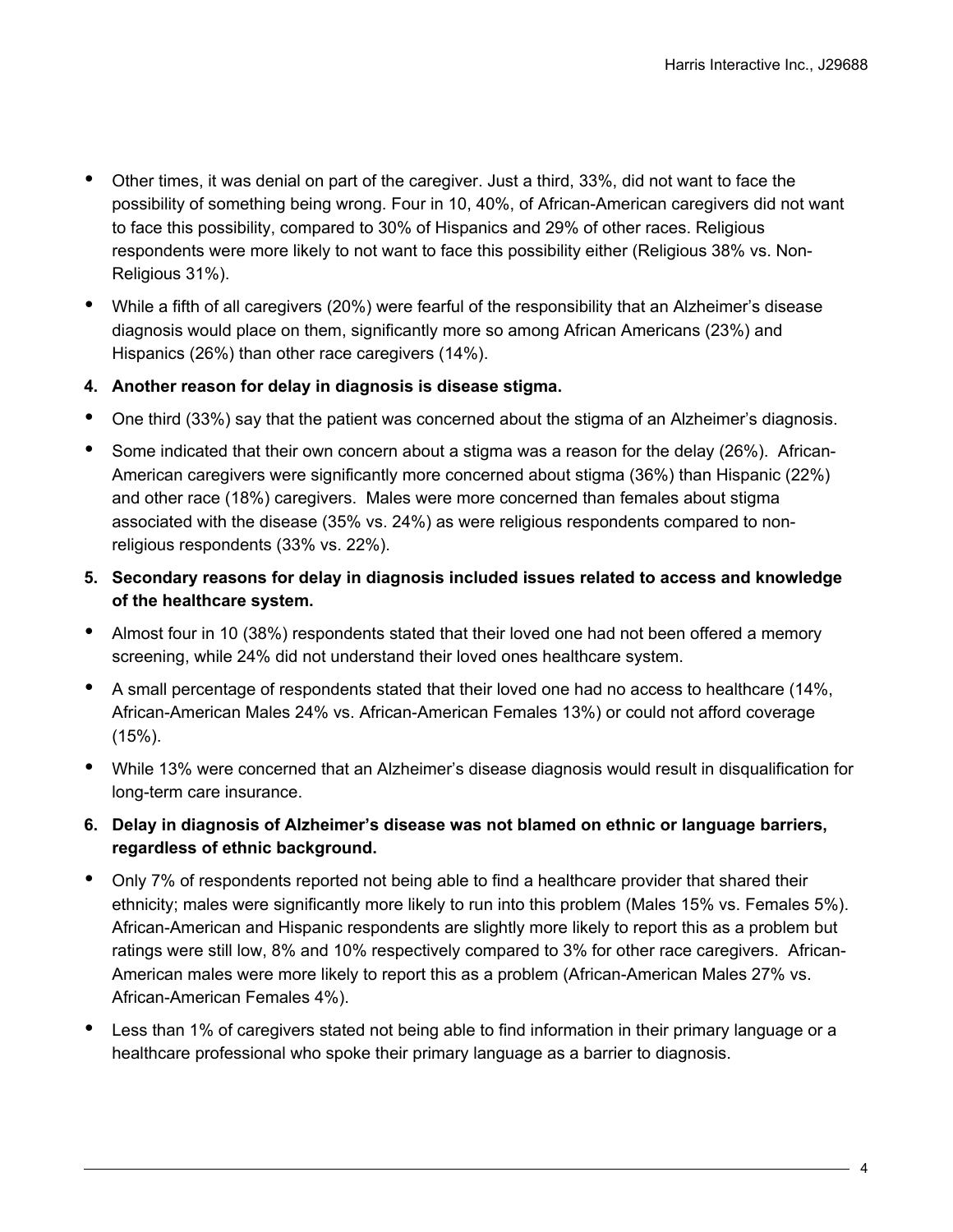# **II. ALZHEIMER'S DISEASE ATTITUDES**

- **1. Respondents agree that there is an emotional impact of caring for a loved one with Alzheimer's disease (no significant differences among ethnic subgroups). However, females are significantly greater than males to agree that there is an emotional impact.**
- Given this powerful emotional impact, it is not surprising that the vast majority of caregivers indicate that Alzheimer's disease is life-changing for the family of someone who is diagnosed (97%) and that having a loved one with Alzheimer's disease can be quite stressful (97%).
- Additionally, many feel overwhelmed (73%, Unprepared 78% vs. Prepared 68%) and helpless (50%, Females 52% vs. Males 38%, Religious 57% vs. Non-Religious 46%, Unprepared 55% vs. Prepared 41%, African-American Religious 60% vs. African-American Non-Religious 45%) when caring for their loved one.
- **2. Even though the impact of Alzheimer's disease can be life-changing for the family, many respondents accept the disease as a normal part of the aging process.**
- Three in 10 (31%) of caregivers consider Alzheimer's disease to be a normal part of the aging process. African Americans (37%) and Hispanics (33%) are significantly more likely to belief this statement compared to other race (23%) caregivers. Caregivers, who report not knowing enough about the disease to recognize the symptoms, are more likely to consider Alzheimer's disease as a normal part of the aging process (34% vs. 23%).
- Half of caregivers believe most people will develop some form of Alzheimer's disease as they get older; this is particularly true among African-American (56%) and Hispanic (62%) caregivers compared to other race (44%) caregivers. Not surprisingly, caregivers who believe Alzheimer's disease is a normal part of the aging process are also more likely to believe most people will develop some form of Alzheimer's disease as they get older (81% vs. 41%; consistent gap across racial groups). African-American and Hispanic caregivers who do not believe Alzheimer's disease is part of the normal aging process still believe most people will develop some form of the disease as they get older (46% and 51% respectively vs. 33% among other race caregivers).
- Caregivers who consider Alzheimer's disease a normal part of the aging process are more likely to consider the disease to be a mental illness that should be treated by a psychiatrist (34% vs. 21%, this is consistent across racial groups).
- African Americans (33%) and Hispanics (26%) are also more likely to recognize that they are at a higher risk for the disease, compared to 12% of other race givers who recognize the greater risk among African American and Hispanic populations.
- **3. Caregivers have practical day-to-day concerns regarding Alzheimer's disease.**
- There are more practical, day-to-day concerns, such as the cost of caring for a person with Alzheimer's disease (78%, Unprepared 82% vs. Prepared 74%) and the concern about their ability to provide care as the disease progresses (70%).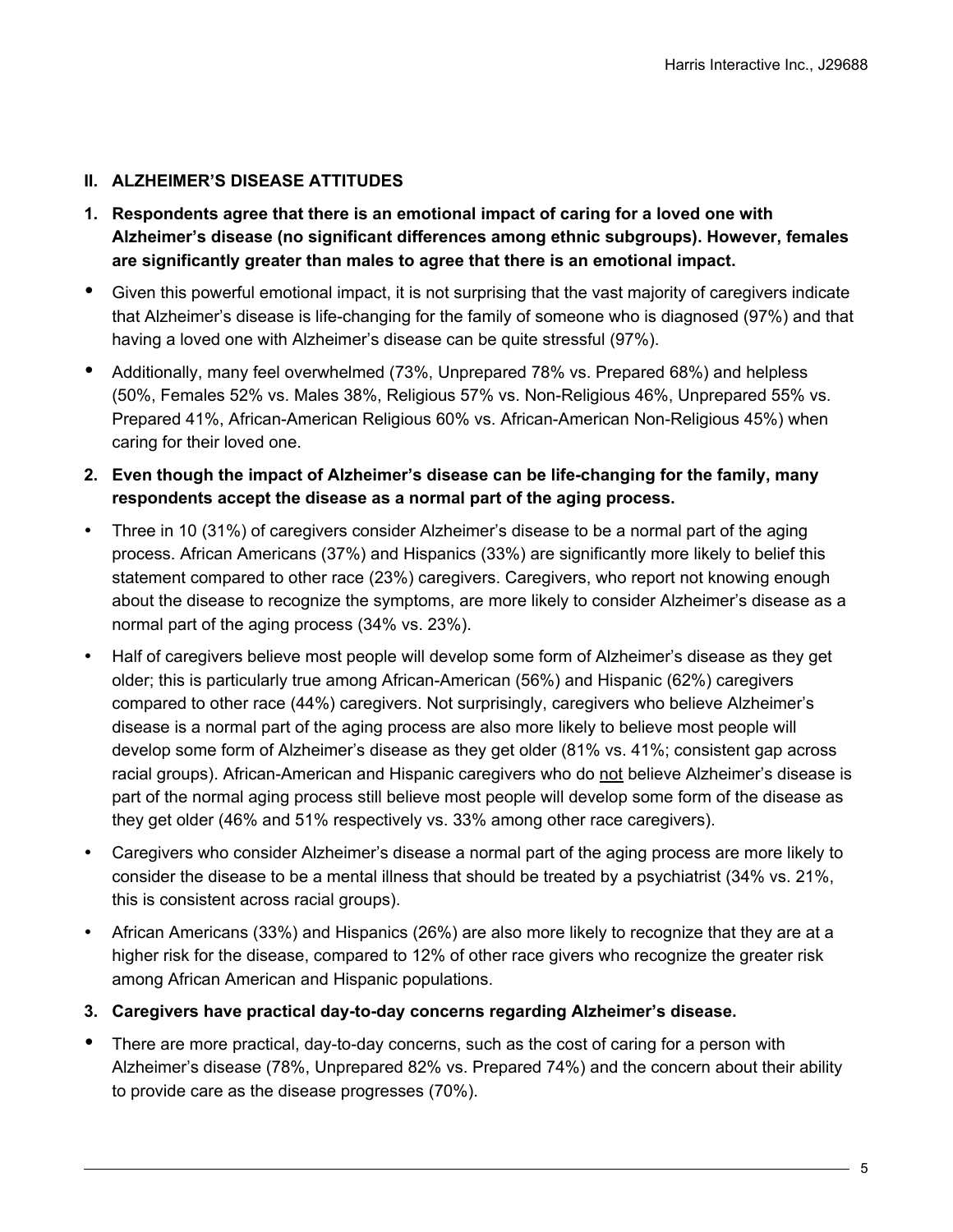• Respondents who were unprepared for their loved one to get Alzheimer's disease were significantly more likely to agree than those who were prepared about their ability to continue to provide care as the disease progresses (Unprepared 75% vs. Prepared 63%),

# **III. CAREGIVER NEEDS**

- **1. While caring for a loved one with this condition will be emotionally taxing no matter what, caregivers indicate that extra help in certain areas could ease the burden. When asked to indicate the areas in which they could have used more help, respondents mention a diverse range of types of assistance. Generally, African Americans report that more support could have been used.**
- At the time of diagnosis, level of preparedness varied by respondent. Respondents were slightly more likely to say they felt somewhat/very unprepared (48%) than they were to indicate feeling somewhat/very prepared (44%). Other race respondents were more likely to feel prepared (49%) than African-American (40%) or Hispanic (42%) caregivers. Caregivers who report not knowing enough about the disease to recognize the symptoms were more likely to feel unprepared compared to their counterparts (57% vs. 32%), this is consistent across all ethnic groups.
- Caregivers indicated that they could have used more support in the form of knowledge and direction from healthcare professionals. At the time of diagnosis, they wish they had more information about treatment options (75%) and had received more general information about Alzheimer's disease (75%), significantly higher among African Americans at 83% and religious respondents (80%). Support from experienced caregivers could have been higher (71%); especially among religious respondents (76% vs. Non-Religious 69%). Support from healthcare professionals (68%), again higher among African Americans (76%, African-American Females 78% vs. African-American Males 66%). In addition, local resources would also have been useful (64%); also among religious respondents (71% vs. Non-Religious 61%).
- Caregivers (70%), females (72% vs. Males 62%), and religious respondents (78% vs. Non-Religious 66%) wished they had more general emotional support and support from friends and family (68%). Financial (56%) and legal (45%) support would also have been of assistance, among religious respondents as well (62% vs. Non-Religious 53%), (59% vs. Non-Religious 39%). However, it seems respondents received enough support from their employers (32%), although religious respondents felt they could have used more (41% vs. Non-Religious 27%). Overall, African Americans were more likely to report that they could have used more information in these areas.
- Many respondents (67%) wished they had a healthcare professional who understood them and their family (again significantly higher among African Americans, 74%).
- Generally speaking, respondents were happy with the support they received from their religious leaders, just over a third (35%) wishing they had more. Religious respondents reported a higher level of want with help from religious leaders when compared to non-religious respondents (51% vs.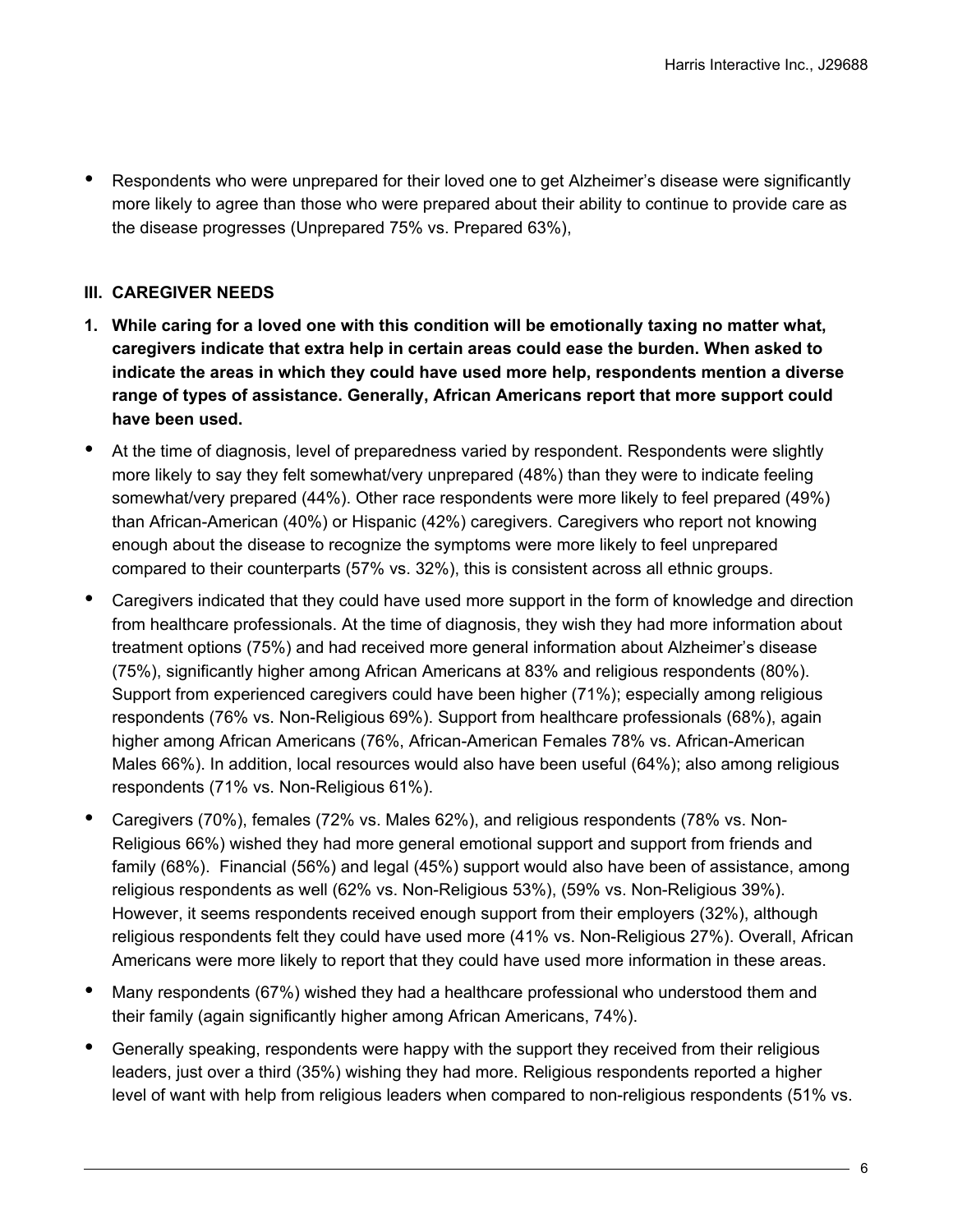27%). However, African Americans were less pleased with 46% saying they could have used more support, compared to 36% Hispanic and 23% of other race caregivers.

- Caregivers who were unable to recognize the symptoms of Alzheimer's disease said they could have used more information in several areas. African Americans in particular who were unable to recognize the symptoms felt they could have used more financial support (71%), support/flexibility from their employer (46%), and general information about Alzheimer disease (88%).
- Unprepared caregivers report having increased stress or anxiety levels than prepared caregivers (67% vs. 58%).
- **2. Taking care of someone with Alzheimer's disease is often very disruptive to the caregiver's life. However, there is a silver lining in that many caregivers feel that they are more compassionate now and it has brought them closer to their family.**
- Caregivers report not having as much time for themselves (73%), are not able to get out as much as before (67%) and are more anxious, stressed or burnt-out (63%). Those that take care of a parent are more likely to feel abandoned by family (41%) than those that take care of a spouse or another person. Religious respondents are less likely to have become more anxious or stressed out (58% vs. Non-Religious 65%). Females in general and African-American females are more likely to feel that they are abandoned by their family (33% vs. Males 19%, 34% vs. African-American Males 11%).
- However, caregivers do feel more compassionate (80%). Interestingly, African Americans (85%), Hispanics (81%), feel more compassionate than other race caregivers (73%). This also applies to religious respondents (87% vs. Non-Religious 76%). And, caregivers have developed close ties with their family (69%), particularly among African-American (70%) and Hispanic (75%) caregivers relative to other race (64%) caregivers. This also applies to Males in general (76% vs. Females 67%), African- American Males (82% vs. African-American Females 68%), and Religious respondents (75% vs. Non-Religious 66%).
- There has also been an increase in religiousness for some (37%), more so among African Americans (48%), compared to Hispanics (35%) and other race (26%) respondents. Some also report becoming advocates for the cause (46%), perhaps not surprisingly more so among people who use support and advocacy groups. Religious respondents report becoming more religious through this experience (49% vs. Non-Religious 30%) and becoming an advocate for the cause (55% vs. Non-Religious 42%).
- **3. Most caregivers take some time away for themselves. Among those that don't, they either feel the full responsibility lies on them or they can't find or afford coverage.**
- Just over three-quarters of respondents (76%) say they take time off from caregiving to relax when they are feeling overwhelmed. African-American Males and religious respondents are more likely to take time off to relax than African-American females or non-religious respondents, respectively (African-American Males 89% vs. African-American Females 76%, Religious 82% vs. Non-Religious 73%).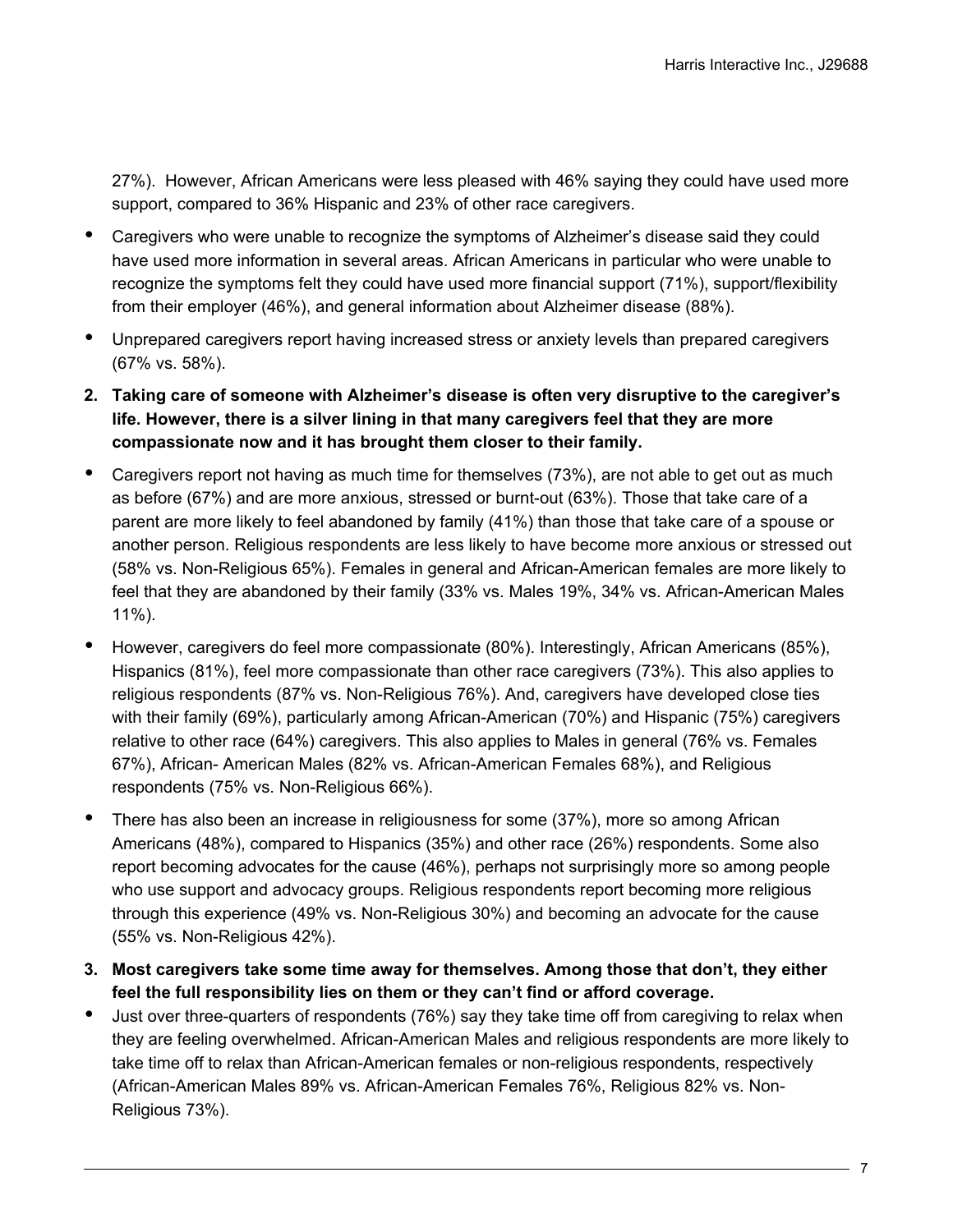- Typically, another family member or friend steps in during their absence, 76%, particularly among African-American (82%) compared to Hispanic (77%) and other race caregivers (69%). In the case of the African-American subgroup, Males (13%) are more likely than females (5%) to have a neighbor step in to take care of their loved one, but females (14%) are more likely than males (3%) to have a day care facility takeover. Religious respondents are more likely than non-religious respondents to have other family members or friends take care of their loved one (Religious 82% vs. Non-Religious 73%).
- Prepared caregivers are more likely than unprepared caregivers to hire a nurse or home health aid to help care for their loved one (27% vs. 19%). Prepared African-American caregivers are more likely to hire a home health aid than unprepared African-American caregivers (33% vs. 22%).
- Among those that don't take any time off, they feel responsible (43%), can't afford help (42%), or no one else is available to help (39%).

# **IV. ACCESS TO SUPPORT AND ADVOCACY GROUPS**

- **1. Most caregivers agree that support is needed when caring for someone with Alzheimer's disease. However, many feel that they do not have the support they need from their family or friends. African-American females are significantly more likely to agree that family support is needed when caring for a loved one with Alzheimer's disease, while both females in general and African-American females agree they wish they had more support than their Male counterparts. There are also significant differences among religious respondents.**
- A majority of caregivers agree that the support of the entire family is needed when caring for a loved one with Alzheimer's disease (92%, Females 93% vs. Males 88%, Religious 96% vs. Non-Religious 90%, Hispanic Unprepared 98% vs. Hispanic Prepared 90%). Interestingly, almost threequarters (74%, Females 76% vs. Males 66%, African-American Females 81% vs. African-American Males 68%, Religious 80% vs. Non-Religious 71%) wish they had more support from their families or friends, with 61% (Religious 70% vs. Non-Religious 57%, African-American Religious 74% vs. African-American Non-Religious 55%) reporting satisfaction in the support services available.
- **2. Generally, caregivers are satisfied with their ability to find support resources in their primary language. Male respondents are more likely than females to be embarrassed to seek outside support for their loved one with Alzheimer's disease.**
- Most have no trouble finding support resources in their primary language (82%).
- Males are more likely to be embarrassed to seek outside support services for their loved one with Alzheimer's disease (Males 11% vs. Females 7%, African-American Males 16% vs. African-American Females 5%).
- **3. Many caregivers have access to support or advocacy groups. Typically, groups are hosted by a hospital or clinic.**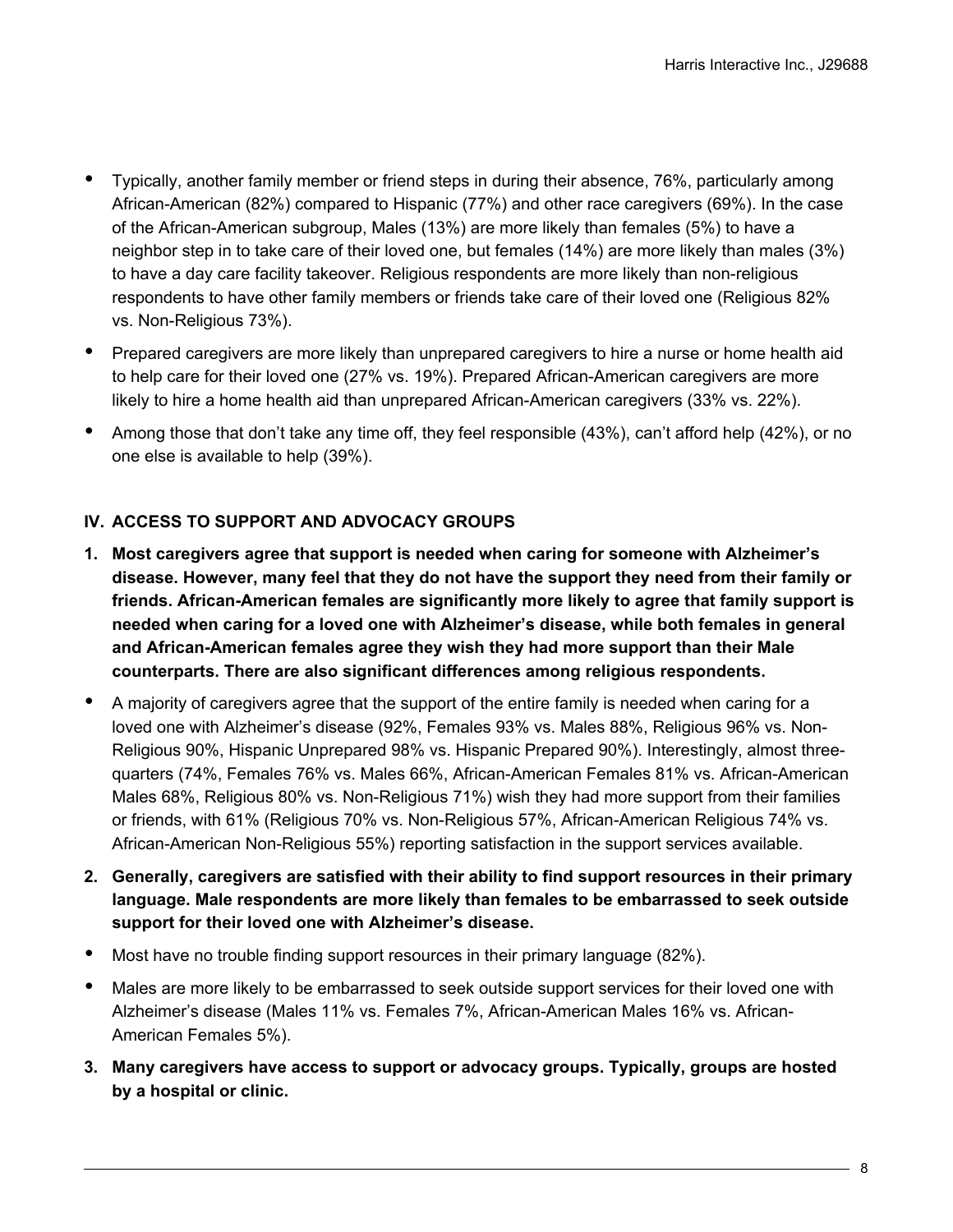- Many caregivers report having access to Alzheimer's disease support groups (40%) or advocacy organizations (40%), with caregivers from other races being significantly more likely to agree to both, 47% and 49% respectively. Religious respondents (47%) are significantly more likely to have access to an Alzheimer's disease support groups for caregivers than non-religious respondents (36%). Religious respondents are also significantly more likely to have access to Alzheimer's disease advocacy organizations (Religious 46% vs. Non-Religious 37%). Caregivers who were unable to recognize the signs of Alzheimer's disease were less likely to see they have access to Alzheimer's disease/caregiving advocacy organization (37% vs. 46%).
- Groups are most often hosted by a hospital or clinic, (64%, Religious 71% vs. Non-Religious 60%), followed by a community center (46%), and a house of worship (33%, Religious 50% vs. Non-Religious 22%).
- Unprepared caregivers who have access to support groups when compared to prepared caregivers report that most are hosted by hospitals or clinics (71% vs. 57%).
- Respondents are divided when asked if these groups are appropriate for caregivers specific to their religious or ethnic background. 44% feel the groups are appropriate and 38% said no. African Americans (47%) were more likely than Hispanics (38%) to feel the groups were appropriate, while some were unsure 15% and 24% respectively. Respondents classified as religious were also more likely to say yes (Religious 53% vs. Non-Religious 37%).
- **4. African-American and Hispanic caregivers tend to use support and advocacy groups more frequently than caregivers of other races.**
- Among those with access to support groups, only 39% of respondents currently participate, with another 26% saying they have participated in the past. Religious respondents are more likely to be using support groups (Religious 50% vs. Non-Religious 32%, Other Race Religious 45% vs. Other Race Non-Religious 32%). African Americans (47%) and Hispanics (50%) are significantly more likely to currently use a support group compared to other race (29%) caregivers.
- Among those with access who have not participated, many feel they do not have time (49%), already have enough knowledge on the matter (47%) or their family (45%) and friends (40%) provide enough support. African-American caregivers are more likely to cite that they do not have any groups in their immediate area (32%). Religious respondents who have not participated in a support group are significantly greater than non-religious respondents to cite that support group values are not sensitive to their religious background (Religious 12% vs. Non-Religious 1%). Nonreligious respondents are significantly more likely to say they feel they have to go it alone in caring for their loved one (Non-Religious 19% vs. Religious 8%). Unprepared caregivers are significantly more likely than their counterparts to have no time to participate in support groups (59% vs. 36%). Not surprisingly, prepared caregivers feel they are knowledgeable enough already (56% vs. Unprepared Caregivers 39%).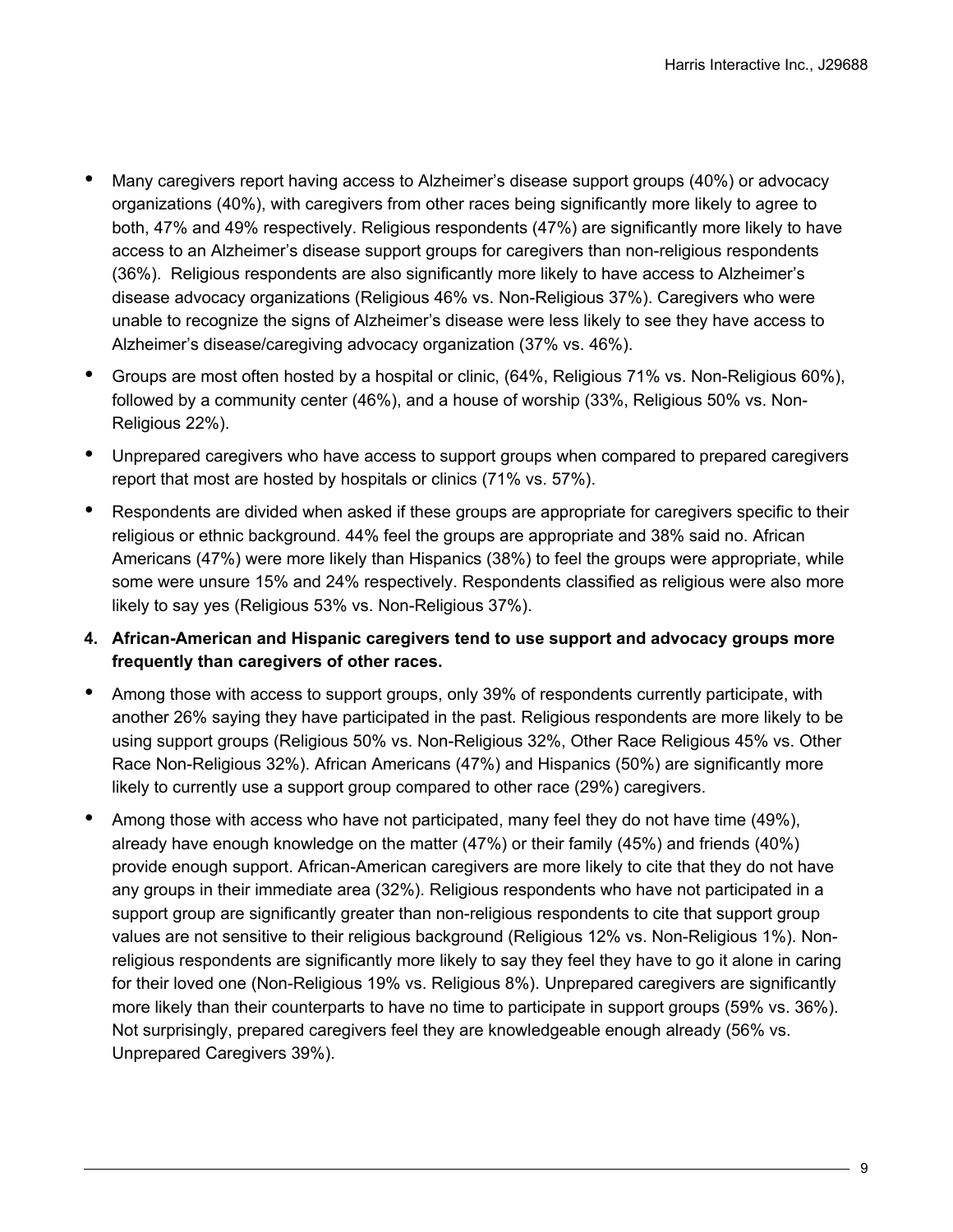• About four in 10, 41%, are currently using advocacy groups, with another 23% having used them in the past. Again, African-American (47%) and Hispanic (57%) caregivers tend to take advantage of groups more often than caregivers from another race (30%).

# **V. PERSONAL SUPPORT SYSTEM OF CAREGIVERS**

- **1. Overall, caregivers tend to rely on physicians, friends and family for support, with African-American caregivers significantly more likely to rely on several areas of support. Religion seems to play a role in who seeks support from multiple sources.**
- Caregivers tend to use the following sources of information for Alzheimer's disease most frequently: their loved one's doctor (80%), their doctor (67%) and information on websites (73%). African-American males are more likely than African-American females to use their doctor as a source of information (82% vs. 65%) and use information on websites (80% vs. 67%). African- American females are more likely to use their loved one's doctor as a source of information (82% vs. 70%). Religious respondents are more likely than non-religious respondents to use: their loved one's doctor (84% vs. 78%), information on Web sites (78% vs. 71%), and medical journal articles (73% vs. 64%).
- In general, caregivers are most likely to turn to physicians (64%), friends (62%), siblings (59%), religious leaders (59%) and support groups (53%) for support when they are feeling overwhelmed. Females are significantly more likely than males to turn to siblings (61% vs. 50%), children (51% vs. 30%), friends (65% vs. 49%), and religious/spiritual leaders (61% vs. 50%) for support. Males are significantly more likely to seek out therapists for support than females (47% vs. 36%). African Americans are significantly more likely to turn to friends (66%), religious leaders (74%) and support groups (61%) then Hispanic and other caregivers. Religious respondents are significantly more likely than non-religious respondents to get support from siblings (64% vs. 56%), children (54% vs. 44%), friends (75% vs. 55%), co-workers (31% vs. 20%), religious/spiritual leaders (100% vs. 38%), therapist (45% vs. 34%), and support group members and/or other Alzheimer's disease caregivers (67% vs. 46%).
- Overall, unprepared caregivers are more likely to seek support from religious/spiritual leaders than prepared caregivers (61% vs. 55%). Unprepared Hispanics are more likely than prepared Hispanics to turn to friends (65% vs. 44%), and religious/spiritual leaders (Unprepared Hispanics 62% vs. Prepared Hispanics 43%).
- **2. Religion tends to play an important role in the lives of caregivers, from their seeking support to making healthcare decisions based on spiritual beliefs. Not surprisingly, respondents who are religious are more likely to turn to religious leaders for support and let their religion influence their healthcare decisions than non-religious respondents.**
- Respondents are likely to turn to their religious leaders for support (54%, Religious 73% vs. Non-Religious 31%) with their spiritual beliefs having a significant impact on their healthcare decisions (84%, Religious 100% vs. Non-Religious 63%).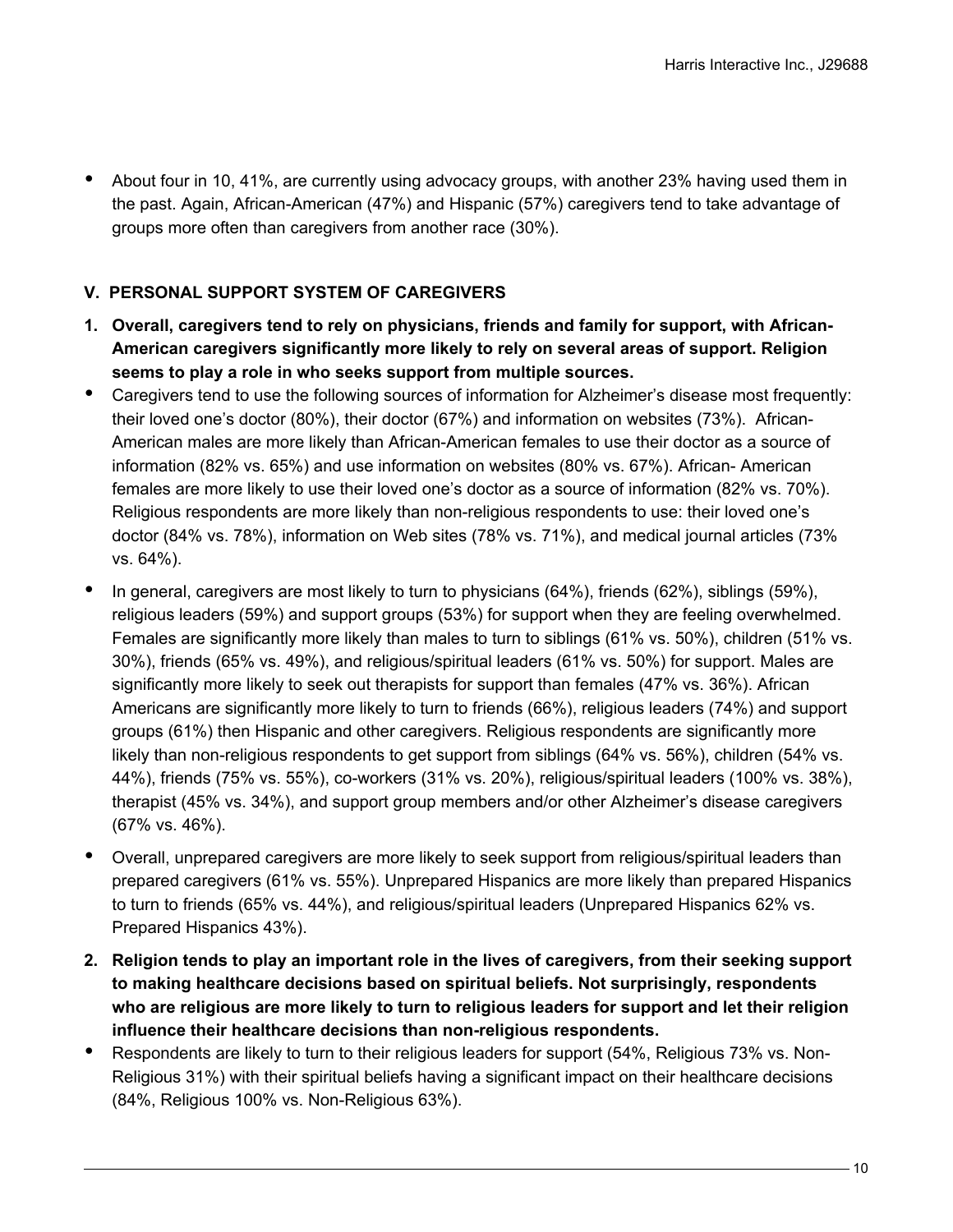• Caregivers who are less likely to recognize the symptoms of Alzheimer's disease are more likely to turn to their religious leaders for support (64% vs. 54%).

# **VI. LIVING SITUATION AND NURSING HOME POSSIBILITY**

- **1. A majority of caregivers report that their loved ones are not living in a nursing or assisted living facility. Additionally, many will not consider this as an option in the future and are not hiring outside help. However, there is a fairly large minority that will at least consider a facility as an option.**
- Many caregivers report that their loved one lives either with them (47%) or another family member (11%). About a one-fifth are currently living in a nursing (17%) or assisted living facility (5%), with 15% living in their own homes with the assistance of aids.
- A majority of caregivers (68%) have not considered putting their loved one in a nursing facility. However, a large minority, 30% have considered this option of care. Furthermore, most (56%) do not anticipate considering a nursing home or assisted living facility in the future, with 24% thinking it is a possibility. Other race caregivers (32%) are significantly more likely to think placing their loved one in a facility is an option in the future compared to African-American (19%) and Hispanic (21%) caregivers.
- Caregivers who will not place their loved one in a facility feel that it is their responsibility to take care of their loved one (85%) or they say they would feel guilty (60%). Other reasons include "can not afford it" (27%), "my family would look down on me for doing so" (19%) and "the nursing home/assisted living facility has a majority of staff/residents who are a different ethnicity/culture from my loved one" (14%).
- Caregivers who would consider a nursing facility in the future state that when their loved ones physical safety is in danger it would be a good time for a facilities assistance (83%). When behavior problems arise (60%) and their loved one no longer recognizes them (51%) are also points when a facility would come into play.
- Interestingly, most caregivers with loved ones not in a facility have also not hired outside help (64%). Male caregivers are more likely to have hired help than females, 47% compared to 32% (Other Race Males 47% vs. Other Race Females 33%, African-American Males 50% vs. African-American Females 32%). Caregivers who are less likely to recognize the symptoms of Alzheimer's disease are more likely than their counterparts to have hired outside help (40% vs. 31%); particularly among other race caregivers (45%)

### **VII. TREATMENT HISTORY**

**1. The physician who is primarily responsible for treating the loved one with Alzheimer's disease tends to be a generalist. Respondents tend to be have been highly involved the decision of which healthcare professional to use.**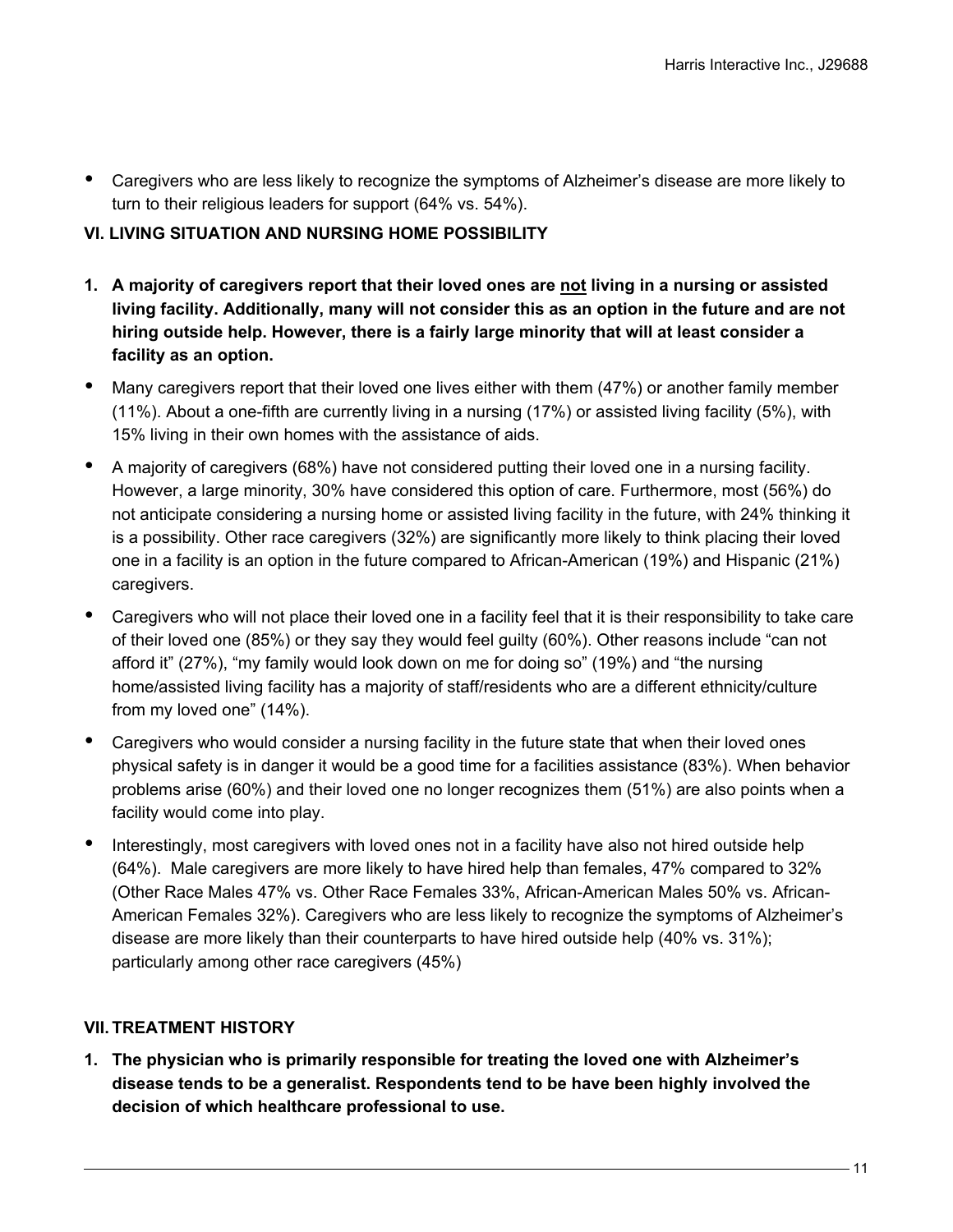- A general/family practitioner is the primary healthcare professional for just over half of respondents (57%) with a majority of caregivers stating that they were somewhat/very involved with the selection of this healthcare professional (71%). Females are more likely than males to be very involved in choosing a healthcare professional (54% vs. Males 41%); the same applies to females of other racial background (54% vs. Other Race Males 39%).
- Multiple criteria were used to select the healthcare professional treating their loved one. Distance to their home (46%), referral from another healthcare professional (45%) and on insurance plan (37%) were the most commonly mentioned. Also, males look for healthcare professionals to be a leader in treating Alzheimer's as leading criteria (42% vs. Females 28%, Other Race Males 44% vs. Other Race Females 26%). Other race males and religious respondents look for a referral from another healthcare provider (56% vs. Other Race Females 34%, Religious 51% vs. Non-Religious 42%).
- African-American and Hispanic caregivers are less likely to mention ethnic background as selection criteria for their loved one's physician (13% and 12% respectively).
- **2. Caregivers have heard the name of one or more medications that are available, and in most cases their loved one is currently taking a prescription medication for Alzheimer's disease.**
- Of the treatments studied, caregivers are most likely to have heard of Aricept/donepezil (77%) and females more likely than males (79% vs. 67%), also among African-American females (76% vs. African-American Males 64%). Over two-thirds have heard of antidepressants in general (69%) and religious respondents are more likely to have heard of antidepressants (76% vs. Non-Religious 65%). A minority have heard of Razadyne/Reminyl/galantamine (42%), Namenda/memantine (42%), antipsychotics (35%) or Exelon/rivastigmine (31%). Religious respondents were more likely to have heard of Razadyne/Reminyl/galantamine (50% vs. Non-Religious 38%) and Exelon/rivastigmine (37% vs. Non-Religious 29%).
- Their loved ones have typically been on prescription medication for close to four years. Loved ones are most likely to be currently taking Aricept/donepezil (53%) followed by antidepressants (35%). A quarter or fewer are currently taking Namenda/memantine (24%), antipsychotics (15%), Razadyne/Reminyl/galantamine (12%) or Exelon/rivastigmine (11%). Males and religious respondents are more likely to report that their loved one is taking Razadyne/Reminyl/galantamine (19% vs. Females 11%, Religious 17% vs. Non-Religious 10%). African-American males are more likely than their counterparts to report that their loved one is on antidepressants (43% vs. African-American Females 27%).
- **3. Most caregivers are not currently aware of the opportunity for combination therapy.**
- **•** A majority (67%) were not aware of the opportunity for combination therapy. African-American caregivers (26%) are significantly less likely than Hispanic (32%) and other race (38%) caregivers to be aware.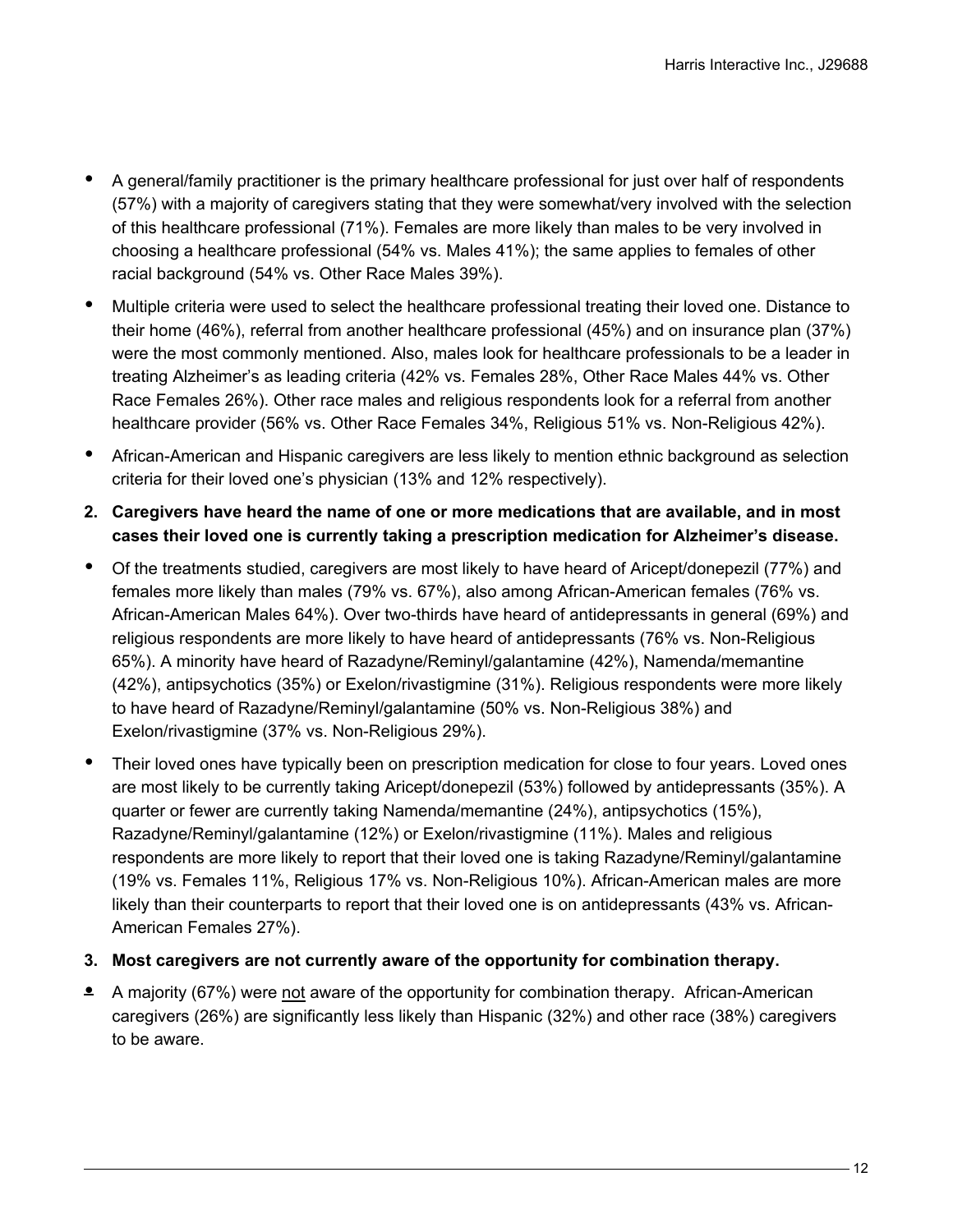**•** Caregivers who were unable to recognize the symptoms of Alzheimer's disease are less likely to be aware of combination therapy (71% are unaware vs. 59%); this is particularly true among African Americans (76%) and other race caregivers (64%).

### **IX. CAREGIVER AND PATIENT PROFILES**

- **1. Alzheimer's caregivers tend to be middle-aged and caring for a family member who typically lives in their household. Despite over sampling Hispanics, all respondents were fluent in English.**
- Average age is 48, with a majority being female (80%).
- Most care for a parent who has been diagnosed with Alzheimer's (49%) followed by those who care for a grandparent (20%), other family member (14%), spouse (11%) or friend (6%).
- Large minority of the patients are living with their caregivers (47%), with 17% living in a nursing facility.
- All respondents were fluent in English with 38% reporting they are also fluent in Spanish no respondents took the survey in Spanish.
- Majority of respondents state that they are extremely or very religious (55%), with most being Christian (84%), mainly Baptist (34%) and Catholic (25%). Females report being more religious than males (60% vs. Males 38%, Other Race Females 50% vs. Other Race Males 27%, African-American Females 71% vs. African-American Males 57%).
- A large minority of respondents are from the South (47%) and live in suburban areas (43%).
	- East (20%)
	- Midwest (20%)
	- West (13%)
- Tendency to be married (47%) and employed full-time (36%).
- Additionally, tend to be high school graduates (24%) or have some college (30%).
- Tend to be lower income, with 51% having a household income of less than \$35,000.
- **2. These caregivers are most likely to care for a female patient who is in her late 70's.**
- Average age is 79.
- Most are female (70%).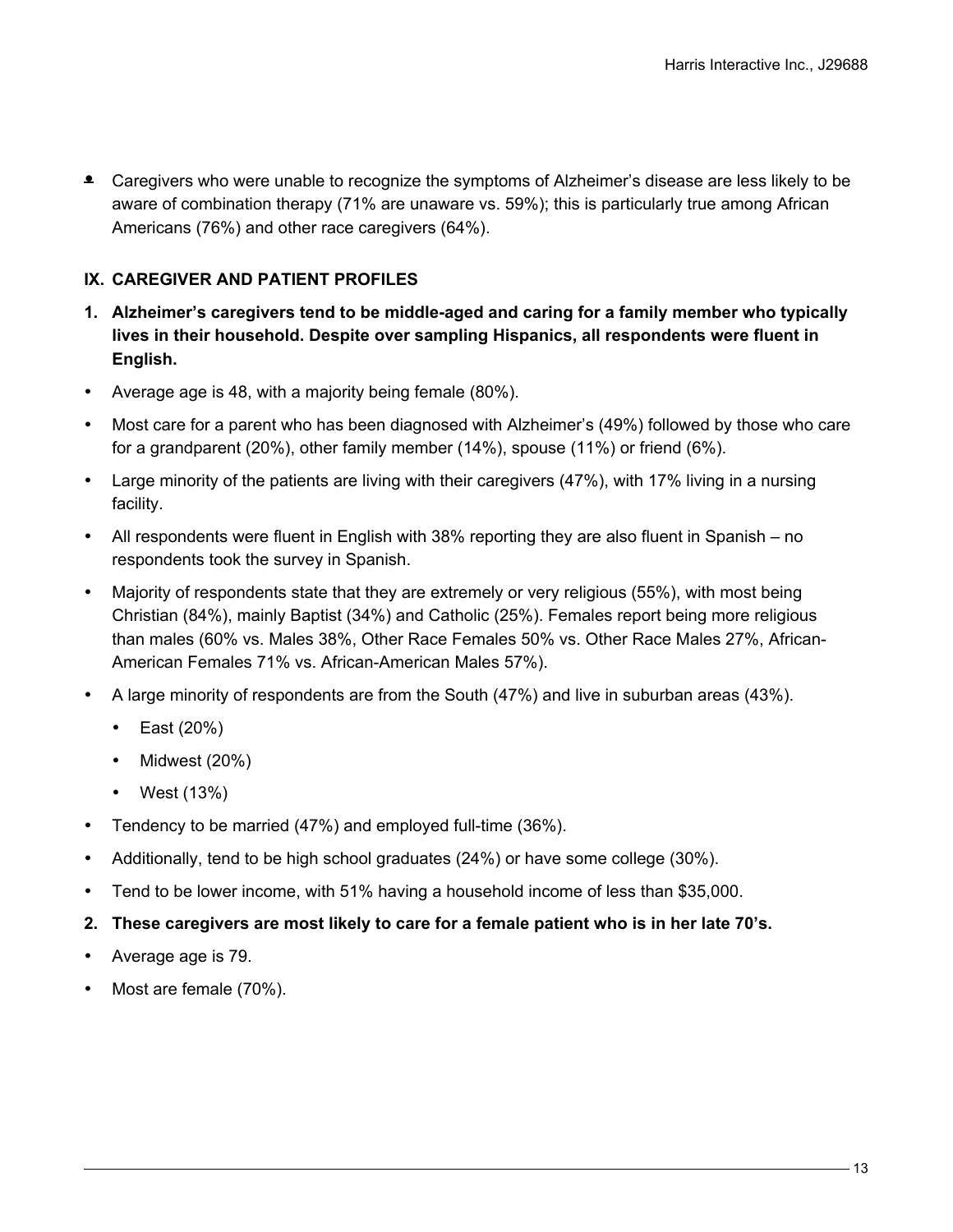# **Appendix A: Methodology**

Harris Interactive conducted *ICAN 2: Investigating Caregivers' Attitudes and Needs* on behalf of the Alzheimer's Foundation of America (AFA) and sponsored by Forest Pharmaceuticals, Inc.

# **About the Survey**

The *ICAN 2: Investigating Caregivers' Attitudes and Needs* survey examined the cultural differences in caregivers' attitudes and feelings towards care giving including access to support groups, knowledge and education. The survey is based on interviews with 655 U.S. adults (aged 18+) who are caregivers – currently caring for a loved one with Alzheimer's disease – conducted by telephone within the United States by Harris Interactive from January 9 to February 6, 2007, for the Alzheimer's Foundation of America (AFA) and sponsored by Forest Pharmaceuticals, Inc. Data from the survey were not weighted.

# **Sample**

Potential respondents were drawn from an outside sample house targeting households with at least one member having Alzheimer's disease. Additionally, individuals registered with Harris Interactive's online database were also recruited. Email invitations were sent to panel members inviting them to participate in the survey by dialing into a toll free number. All other respondents were called directly by the interviewers.

### **Interviewing Procedures**

Interviews were conducted via CATI (Computer Assisted Telephone Interviewing) utilizing our Orem, Utah telephone center with 120 stations. All telephone research is monitored by our Quality Control Team. Quality and consistency is ensured by adhering to previously implemented ISO processes and procedures with all in-house Interviewers and Supervisors completing our Quality Training. All outsourced partners are audited to review their capabilities and also receive our Quality Training.

The CATI software has a built-in sample management tool which enables the system to randomly issue sample to the interviewers and appropriately disposition each record. This ensures each number is dialed a certain number of times before being considered exhausted.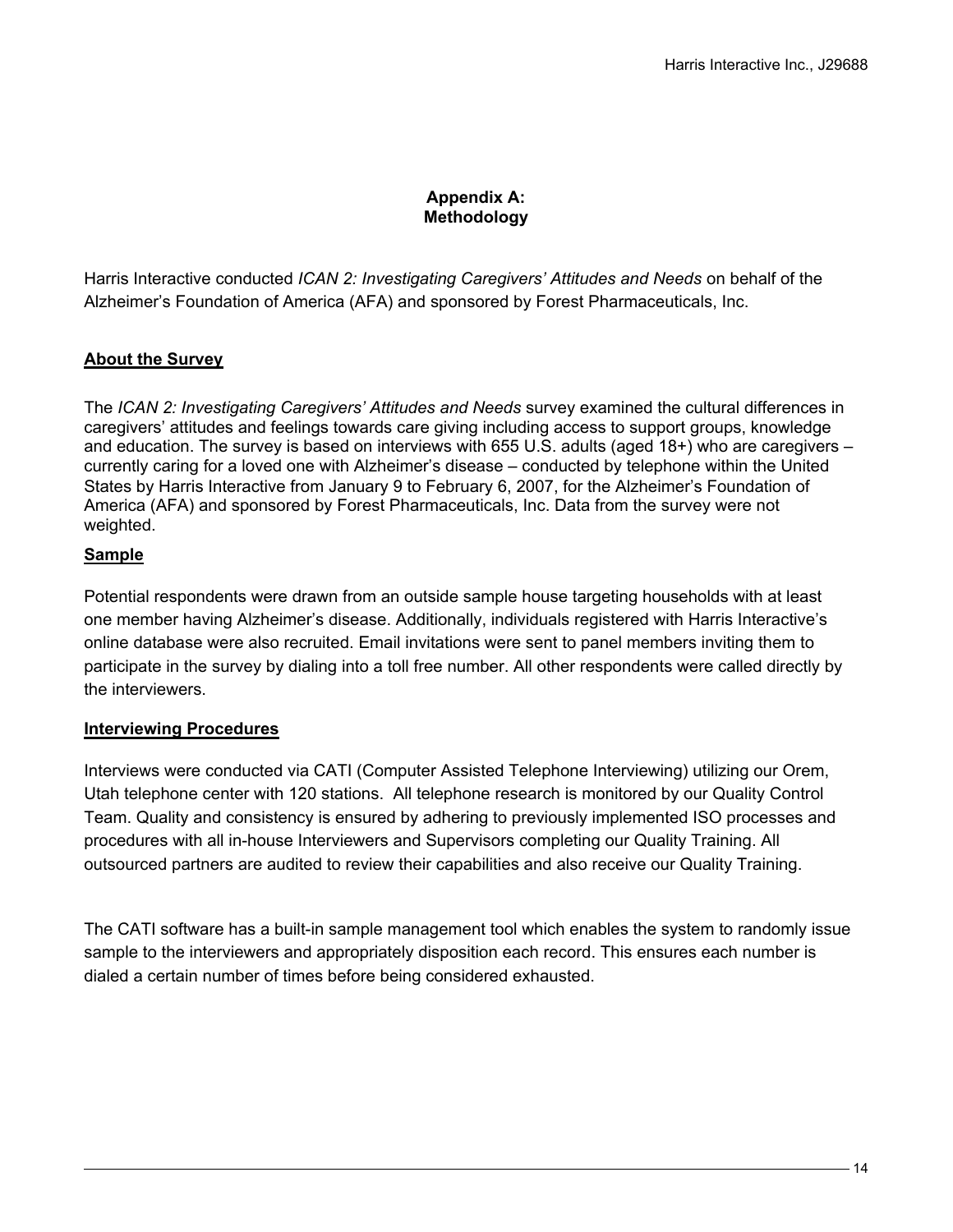# **Editing and Cleaning the Data**

The data-processing staff performs machine edits and additional cleaning for the entire data set. The edit programs act as a verification of the skip instructions and other data checks that are built into the CATI-based interviewing programs. The edit programs identify errors that are subsequently resolved by programming personnel (and when appropriate, project staff), who inspect the original file and make appropriate corrections. Complete records are kept of all such procedures.

All data are tabulated, checked for internal consistency and processed by computer. A series of computer-generated tables is then produced for each of the key sample groups showing the results of each survey question, both by the total number of respondents and by important subgroups.

In theory, with samples of this size, one could say with 95% certainty that the overall results have a sampling error of plus or minus four percentage points. Sampling error for the sub-samples of caregivers is higher and varies.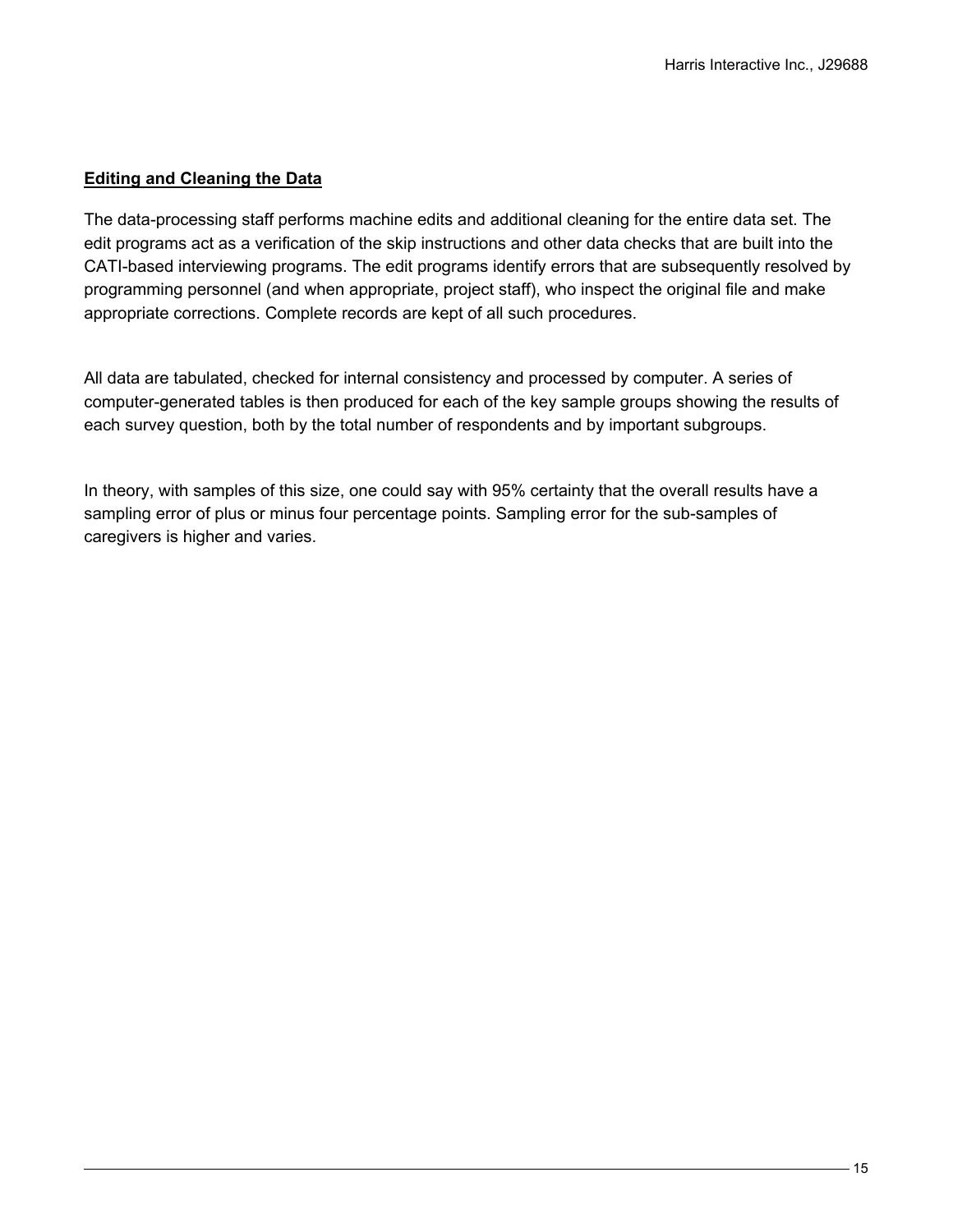**Appendix B: Questionnaire**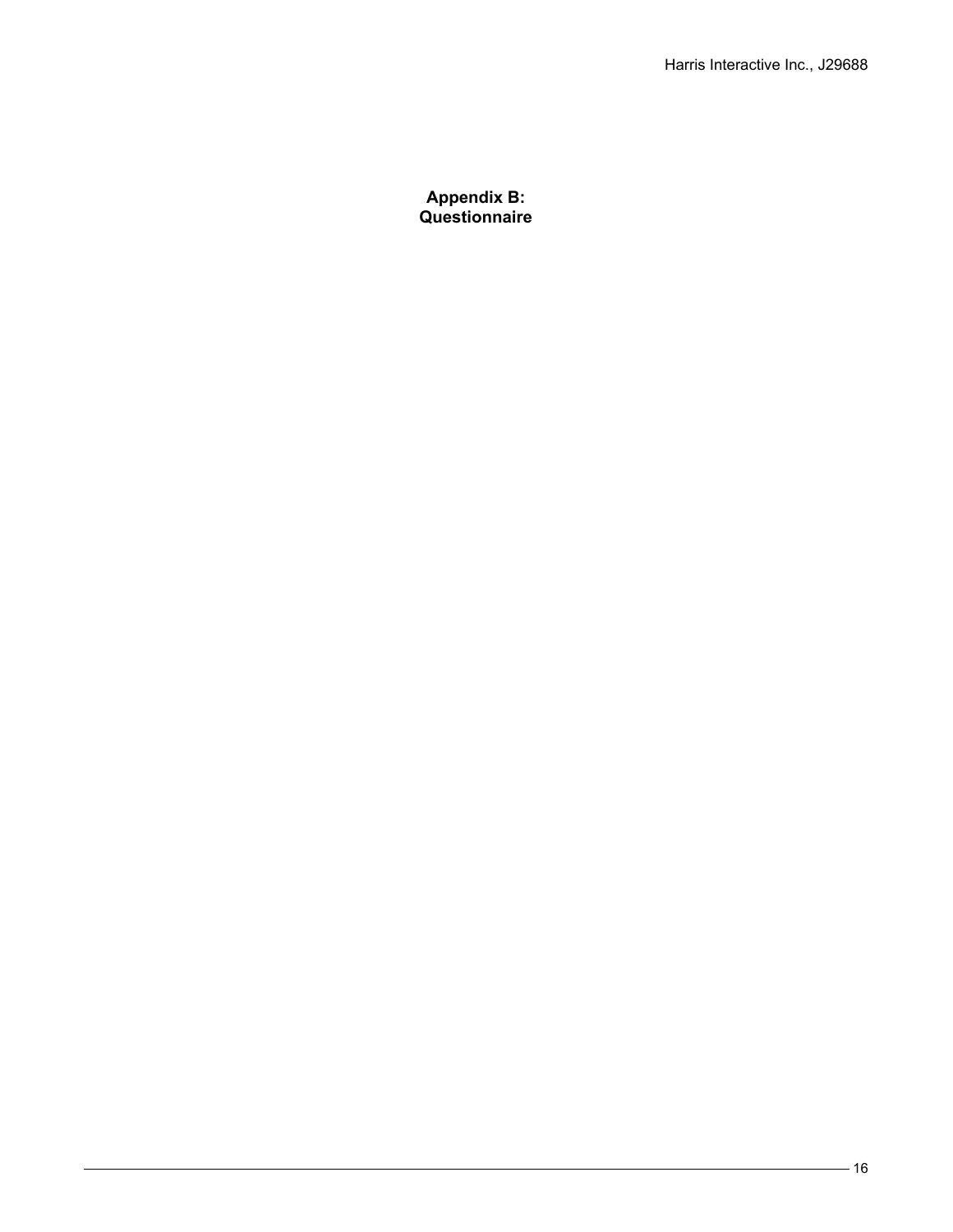Harris Interactive J29688

### **Alzheimer's Disease Minority Caregiver Research**

*Draft Questionnaire 1/02/07*

Thank you for agreeing to participate in this survey. We are conducting an important study about issues related to consumer health care.

Your responses and your identity will, of course, be kept strictly confidential. Only group findings will be reported.

If you would like to complete this survey in Spanish, please tell me now.

| <b>SCREENER</b> |  |                                       |      |      |       |             |
|-----------------|--|---------------------------------------|------|------|-------|-------------|
|                 |  | S1. (102) Interviewer: Record Gender. |      |      |       |             |
|                 |  |                                       |      |      |       | $\Box$ xx-1 |
|                 |  |                                       |      |      |       | $-2$        |
| $S2. (104)$   n |  | what                                  | vear | were | y o u | born?       |

Year born: |\_\_|\_\_|\_\_|\_\_|

#### [**TERMINATE IF UNDER 18]**

S3. (110) In which country do you currently reside? Do not read list.

[DROP-DOWN MENU]

### **[TERMINATE IF NOT FROM UNITED STATES]**

S4. (330) Do you have a family member or friend who has been diagnosed with Alzheimer's disease?

### **[TERMINATE IF NO OR DECLINE TO ANSWER]**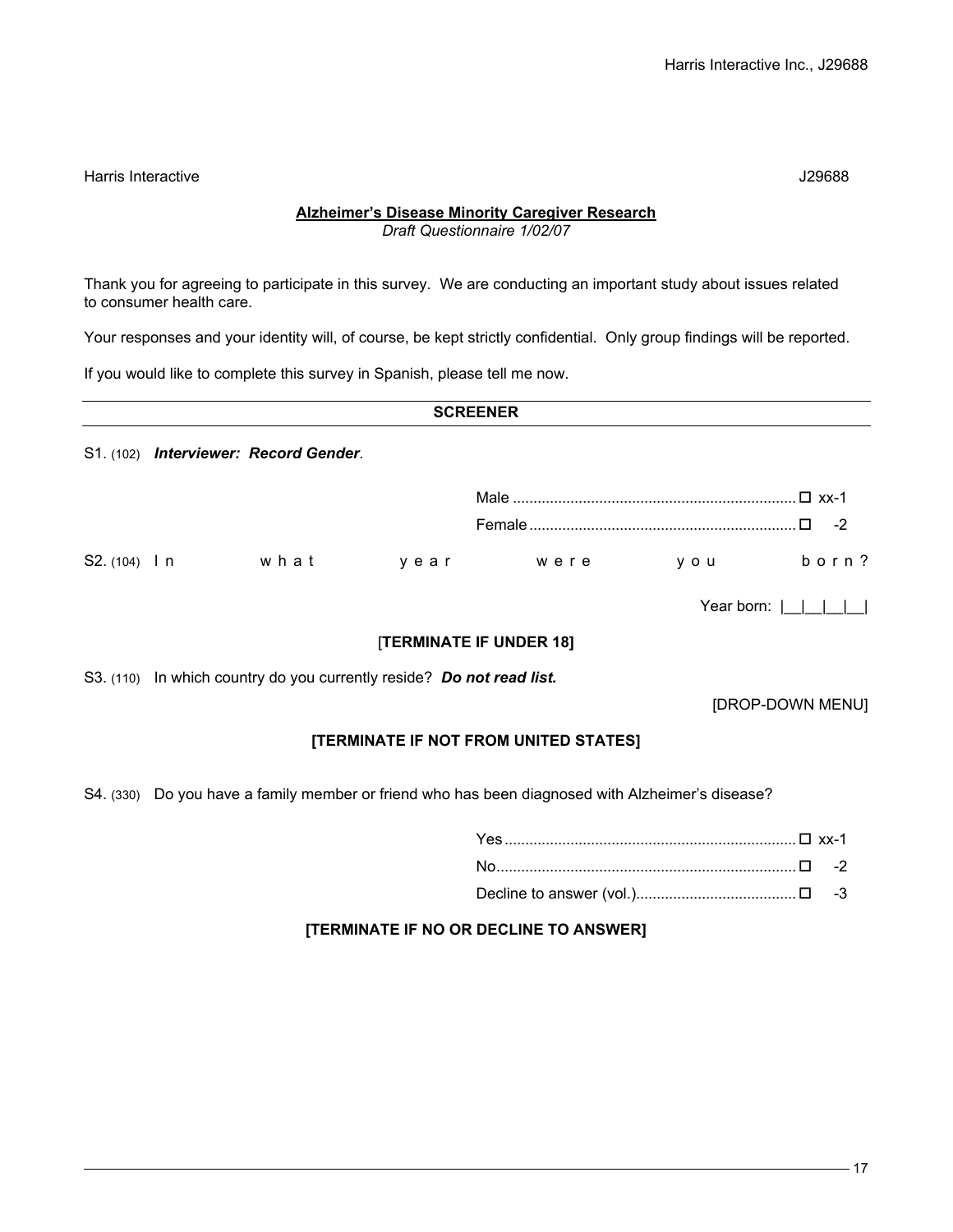#### S5. (335) Is this person your…? *Read list.* **Se***lect one answer only.*

S6. (340) How involved are you in the care of the person you know with Alzheimer's disease?

| Neither involved nor uninvolved □ -3 |  |
|--------------------------------------|--|
|                                      |  |
|                                      |  |
|                                      |  |

#### **[TERMINATE UNLESS SOMEWHAT/VERY INVOLVED]**

S7. (345) How involved are you in making decisions about Alzheimer's treatments for the person you know with Alzheimer's disease?

Very involved ....................................................... -5

S8a. (236) Are you of Hispanic origin, such as Latin American, Mexican, Puerto Rican, or Cuban?

Decline to answer................................................ -3

**ASK Q.S8b IF OF HISPANIC ORGIN. ALL OTHERS SKIP TO Q.S9.** S8b. (xxx) Are you of ...?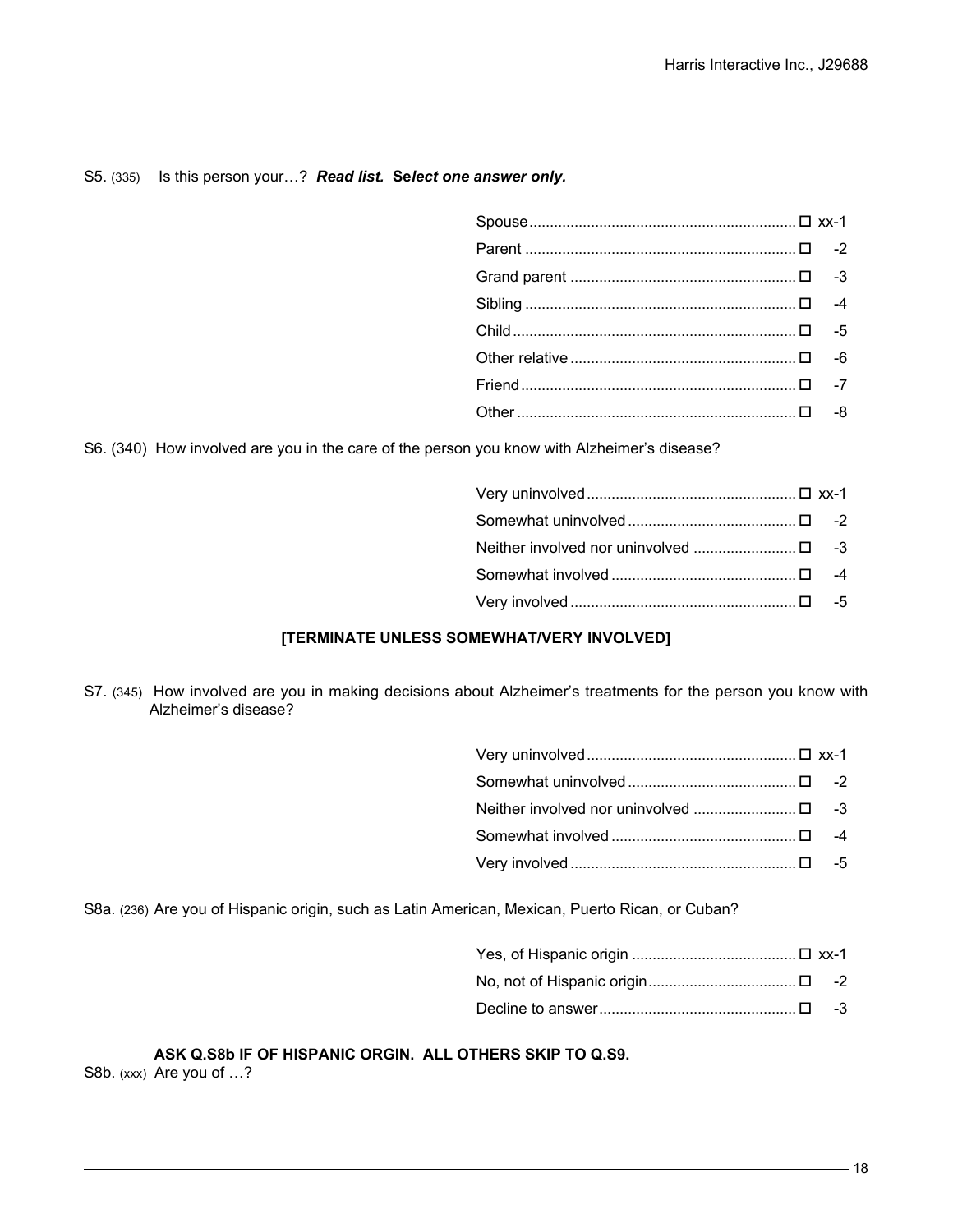S9. (238) Do you consider yourself…?

| Other race (specify: ___________________) □ -7 |
|------------------------------------------------|
|                                                |
|                                                |

### **[TERMINATE IF DECLINE TO ANSWER]**

S10. (xxx) How fluent are you in the following languages?

- **1 Not at all fluent**
- **2 Somewhat fluent**
- **3 Fluent**
- **4 Very fluent**
- **5 Extremely fluent**

English ................................................................... \_\_\_\_\_ Spanish ................................................................... \_\_\_\_|

S11. (186) What language do you prefer to use in everyday life?

#### **Summary of Qualification Criteria for Alzheimer's Caregivers**

Must live in the U.S.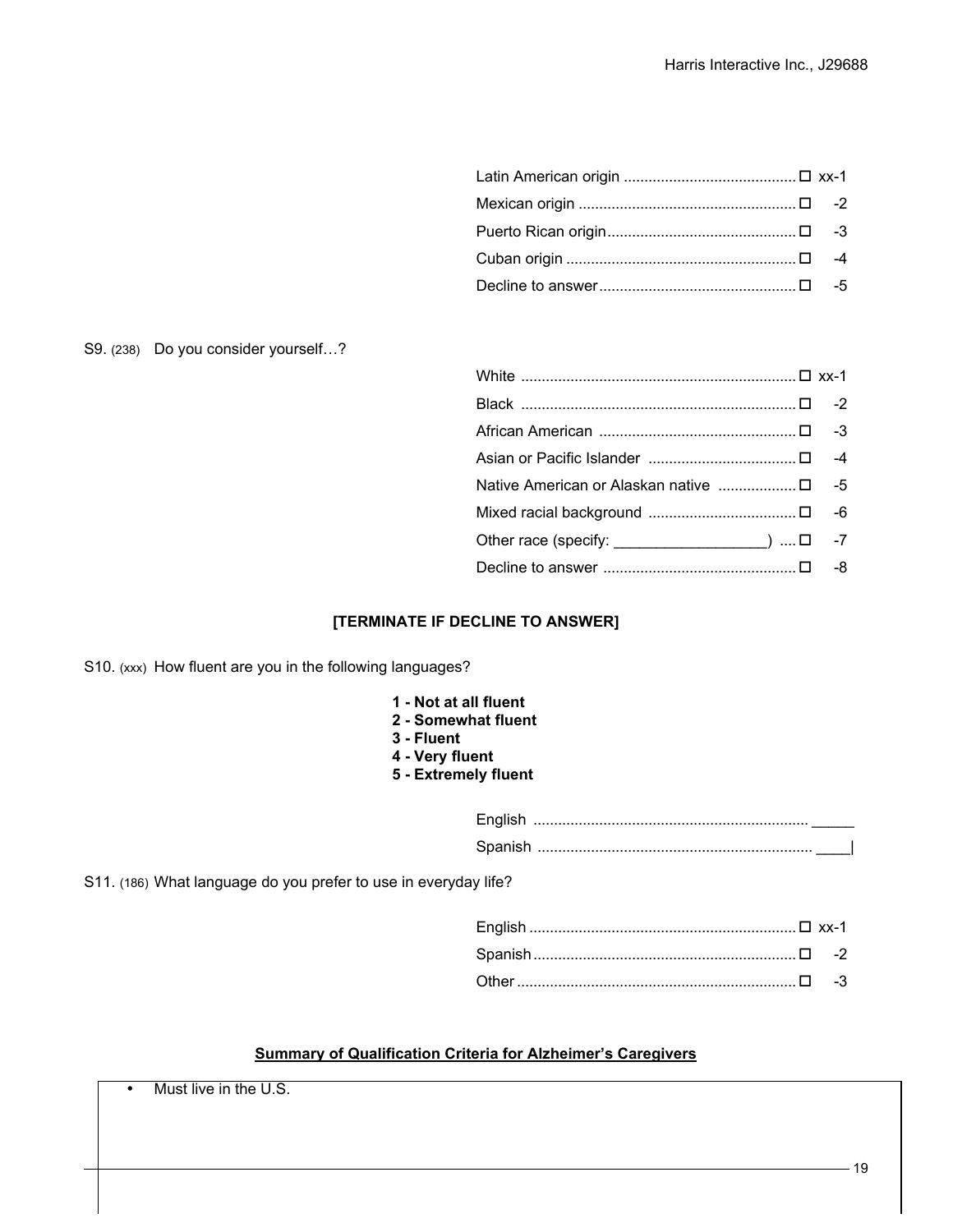- Must be age 18 or older
- Must have a friend or family member who has been diagnosed with Alzheimer's disease
- Must be somewhat or very involved in the person's care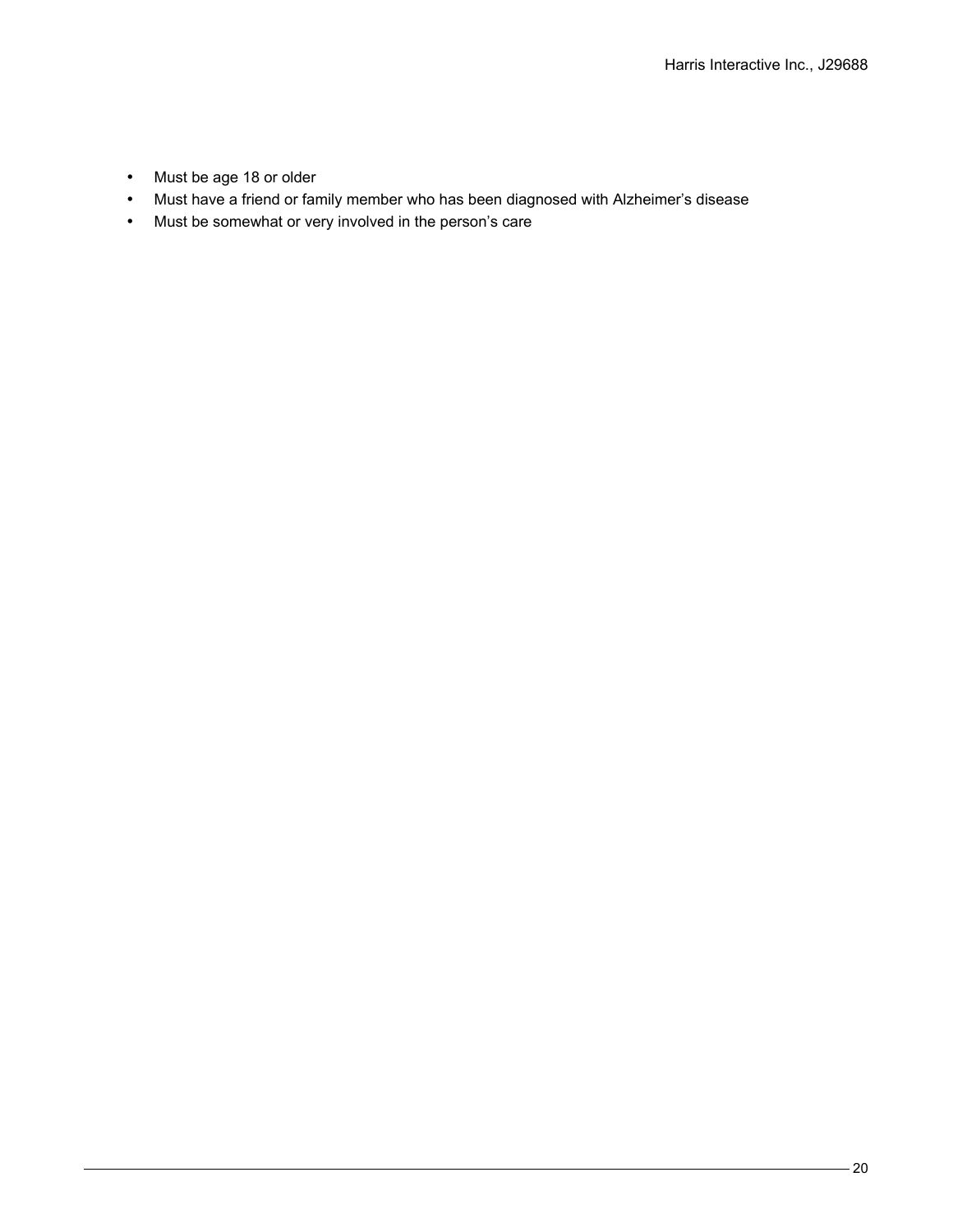### **ALZHEIMER'S DISEASE ATTITUDES AND KNOWLEDGE**

- 1. (400) I would now like to read you a list of statements that may describe your feelings about Alzheimer's disease. For each statement please tell me how much you agree or disagree with each statement. *Interviewer: Read scale below and repeat as necessary for each statement.*
	- **1 Strongly disagree**
	- **2 Somewhat disagree**
	- **3 - Neither agree nor disagree**
	- **4 - Somewhat agree**
	- **5 - Strongly agree**

#### **[RANDOMIZE]**

| a. | Alzheimer's disease is life changing for the family of someone who is |
|----|-----------------------------------------------------------------------|
| b. | Having a loved one with Alzheimer's disease can be quite stressful    |
| c. | I am concerned about my ability to continue to provide care as the    |
| d. | I feel overwhelmed when caring for my loved one with Alzheimer's      |
| е. | I am concerned about the cost of caring for my loved one's            |
| f. | I feel helpless when caring for my loved one with Alzheimer's         |
| g. |                                                                       |
| h. | I am satisfied with the support services available to me as a         |
| i. | It takes the support of the entire family to care for someone with    |
| j. |                                                                       |
| k. | Most people will develop some form of Alzheimer's disease as they     |
| L. |                                                                       |
| m. | I am able to find helpful support and resources in my primary         |
| n. | Alzheimer's disease is a mental illness that should be treated by a   |
| о. | There is a higher risk factor for Alzheimer's disease among African-  |
| p. | I am too embarrassed to bring up the topic of Alzheimer's disease     |
| q. | I am too embarrassed seek outside support services for my loved       |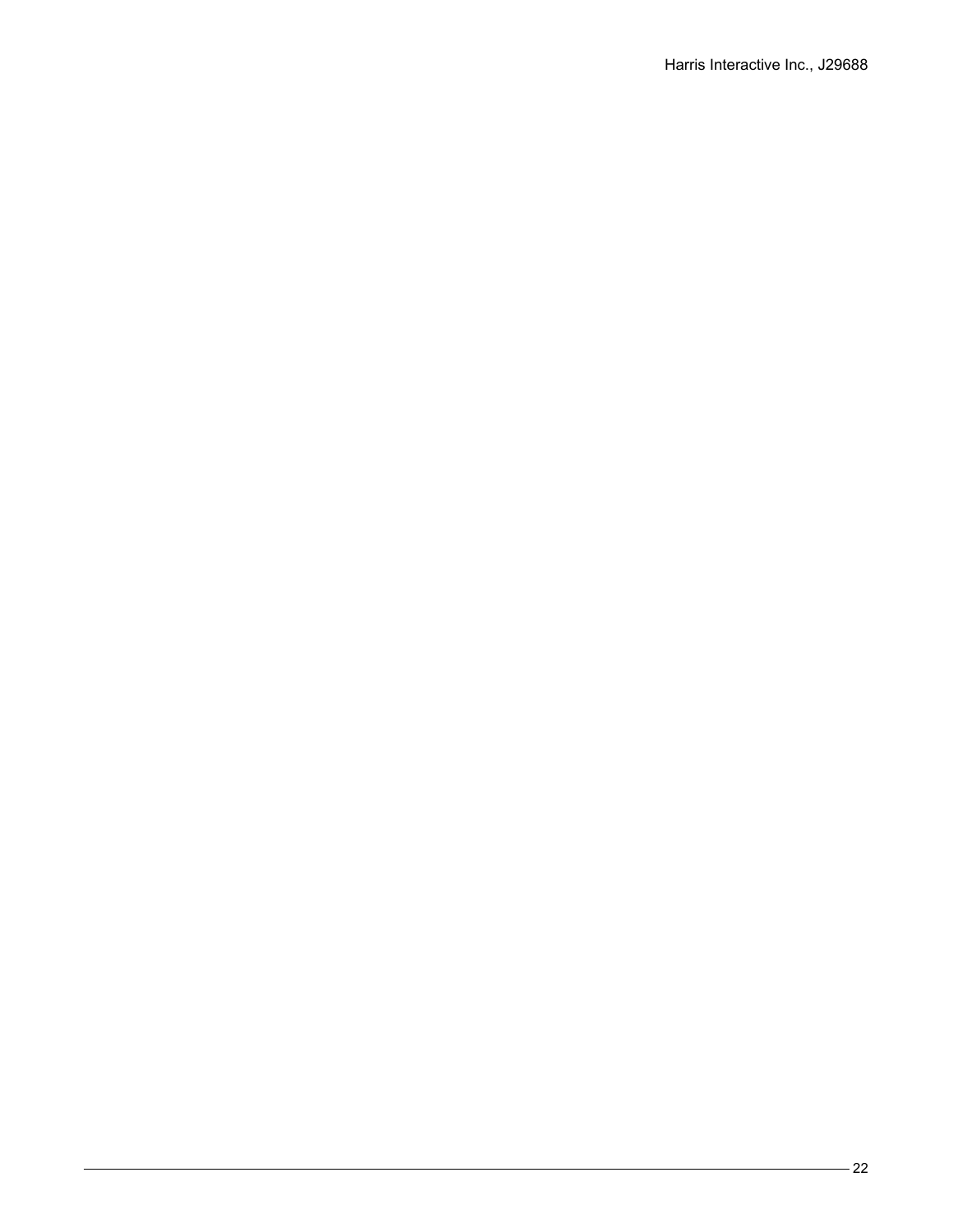### **SUPPORT FOR CAREGIVERS**

2a. (530) When you are feeling overwhelmed with the responsibilities associated with being a caregiver, who do you turn to for support? *Read list. Select all that apply.*

| 11- D -11 -11 Constitution of the number of the angle of the measurement of the constraints of the constraints of the constraints of the constraints of the constraints of the constraints of the constraints of the constrain |  |
|--------------------------------------------------------------------------------------------------------------------------------------------------------------------------------------------------------------------------------|--|

### *(ASK Q.2b IF USE RELIGIOUS/SPIRITUAL SUPPORT SYSTEM IN Q.2a.)*

2b. (xxx) How often do you turn to religious/spiritual leader for support? *Read list.*

3a. (xxx) When making decisions about the care that is provided to your loved one, what type of impact do your religious/spiritual beliefs have on your health care decisions you make on behalf of your loved one with Alzheimer's? *Read list.*

#### *(ASK Q.3b IF RELIGION HAS IMPACT ON DECISION MAKING IN Q.3a.)*

3b. (465) How do your religious/spiritual beliefs impact your health care decision making? *Probe until unproductive.*

 $\_$  . The set of the set of the set of the set of the set of the set of the set of the set of the set of the set of the set of the set of the set of the set of the set of the set of the set of the set of the set of the se

 $\_$  , and the set of the set of the set of the set of the set of the set of the set of the set of the set of the set of the set of the set of the set of the set of the set of the set of the set of the set of the set of th

 $\_$  , and the set of the set of the set of the set of the set of the set of the set of the set of the set of the set of the set of the set of the set of the set of the set of the set of the set of the set of the set of th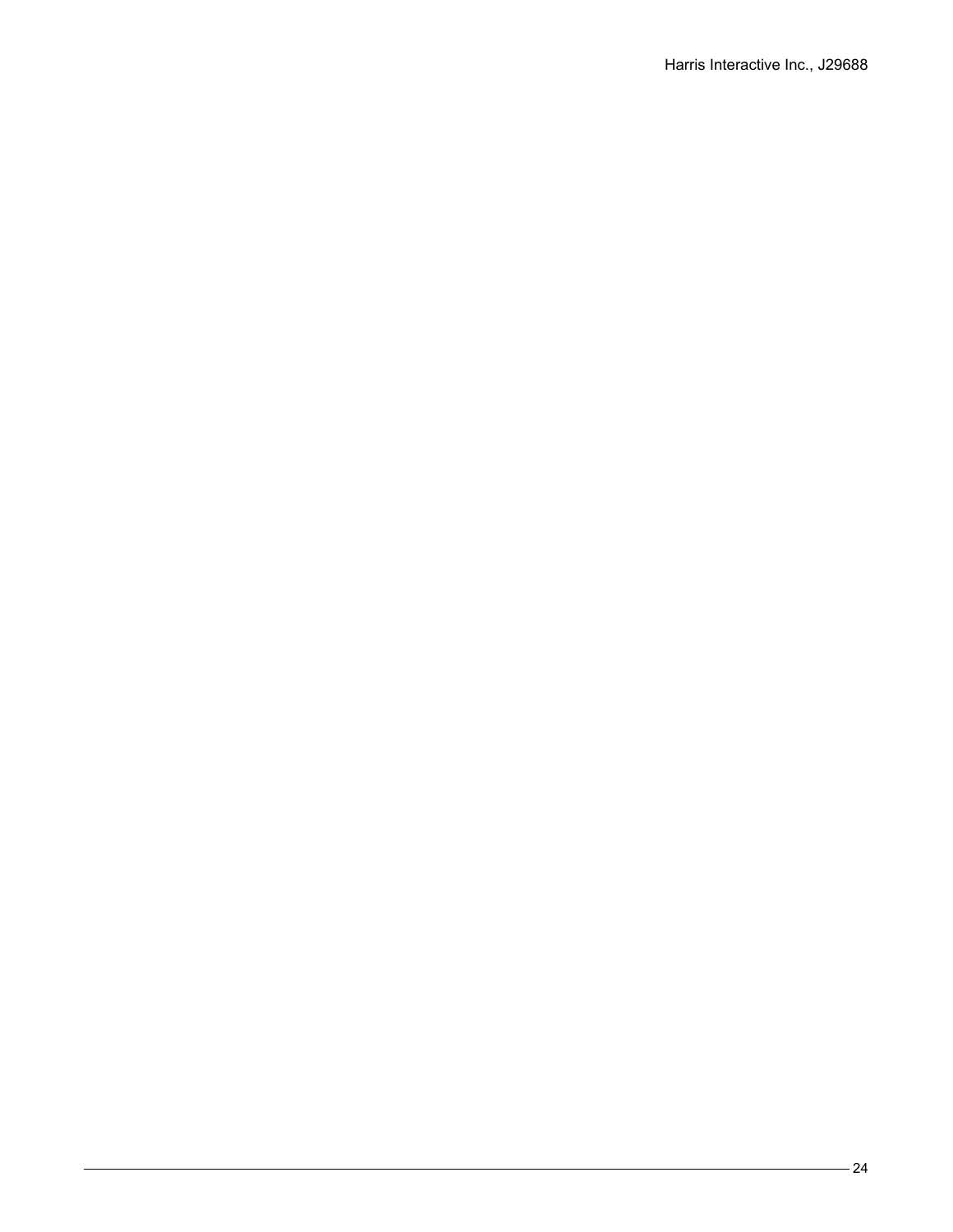#### 4a. (xxx) When you are feeling overwhelmed do you ever take some time off from care giving to relax?

| Yes. |  |
|------|--|
|      |  |

#### *(ASK Q.4b OF THOSE WHO DO NOT TAKE TIME AWAY OR OFF IN Q.4a.)*

4b. (xxx) Why do you not take time away or off from care giving to relax? *Read list.*

| I cannot find a health care provider who speaks my language or understands |  |
|----------------------------------------------------------------------------|--|
|                                                                            |  |
| 0- D -9                                                                    |  |

### *(ASK Q.4c OF THOSE WHO TAKE TIME AWAY OR OFF IN Q.4a.)*

4c. (xxx) When you take time off to relax from care giving, who takes care of your loved one? *Read list.*

| Other family members or friends take care of my loved one – separate friends/family $\square$ -2 |  |
|--------------------------------------------------------------------------------------------------|--|
|                                                                                                  |  |
|                                                                                                  |  |
|                                                                                                  |  |
|                                                                                                  |  |
| I leave my loved one for brief overnight stays at a long term care or assisted living            |  |
|                                                                                                  |  |
|                                                                                                  |  |

#### 5. (420) Do you have on-going access to…? *Read list.* S*elect all that apply.*

| Alzheimer's disease/care giving advocacy organizations (such as the Alzheimer's |      |
|---------------------------------------------------------------------------------|------|
|                                                                                 | $-2$ |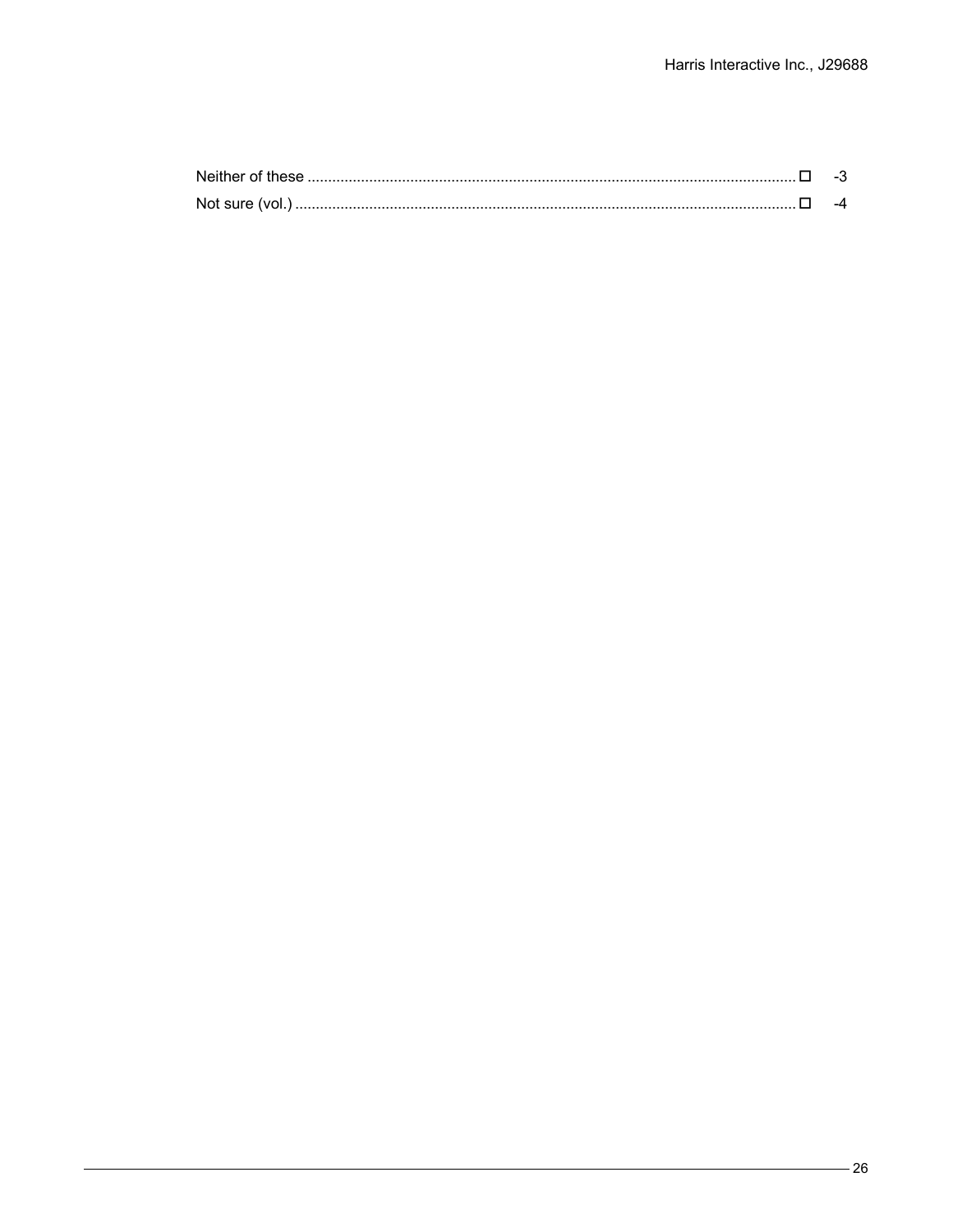# *(ASK Q.6 IF ENGLISH IS NOT PRIMARY LANGUAGE)*

6. (xxx) Are these support groups offered in your primary language?

#### *(ASK Q.7 IF BLACK OR HISPANIC RESPONDENT)*

7. (xxx) Are these support groups appropriate for caregivers specific to your religious or ethnic background, for example the Hispanic/African American Caregiver Group ?

#### *(ASK Q.8 OF THOSE WHO HAVE ACCESS TO SUPPORT GROUPS)*

8. (425) You indicated that your community has Alzheimer's disease support groups for caregivers. Have you ever used these support groups to help you find information and resources about Alzheimer's and caring for people with Alzheimer's?

> Yes, I use support groups currently.............................□ xx-1 I used to use support groups but not currently.............  $\square$  -2

I have never used a support group.............................. -3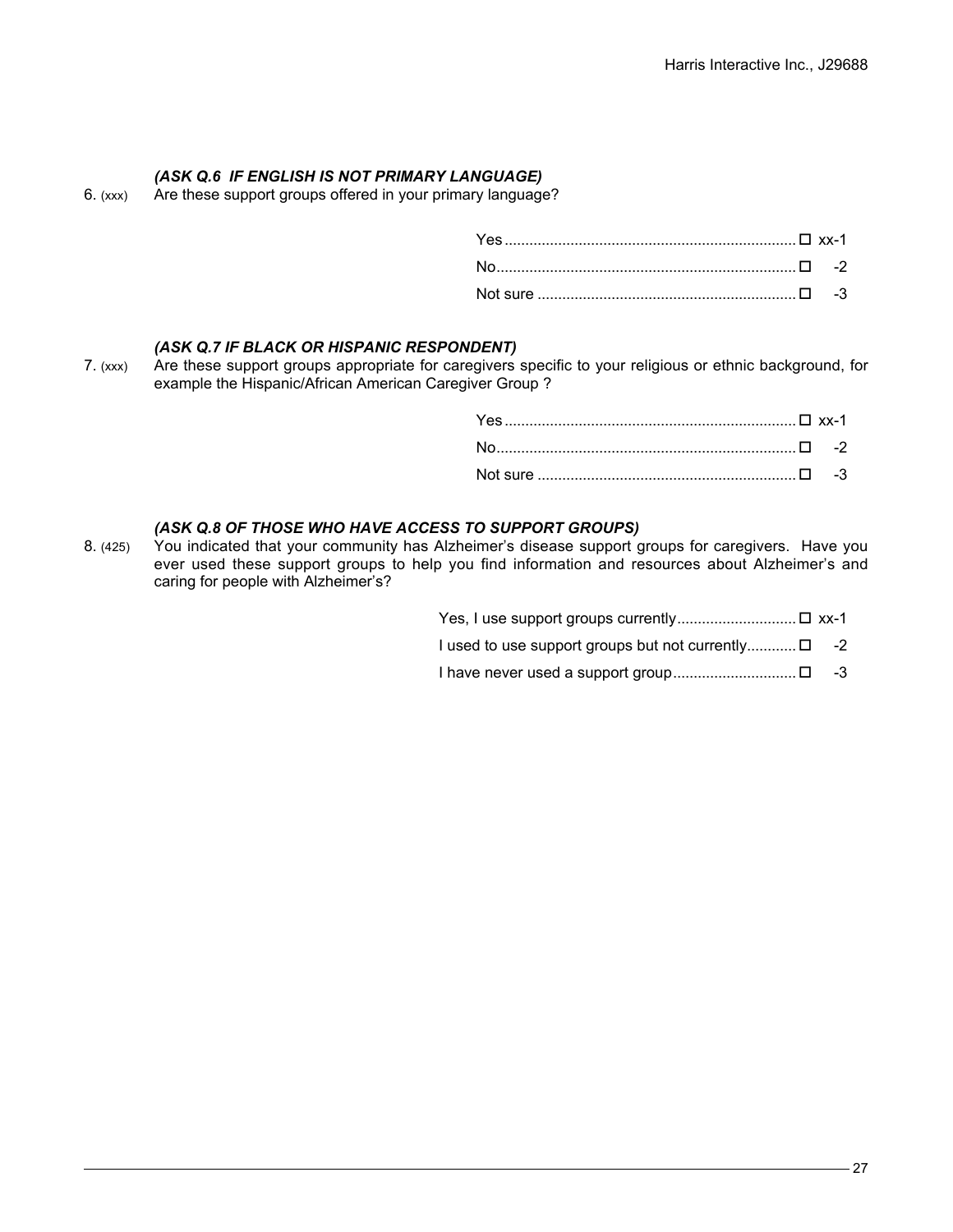### *(ASK Q.9 OF THOSE WHO HAVE ACCESS TO SUPPORT GROUPS BUT DO NOT USE THEM CURRENTLY)*

| 9. (427) |        |       | Why have you not participated/are you no longer participating in a support group? Read list. Please |        |
|----------|--------|-------|-----------------------------------------------------------------------------------------------------|--------|
|          | select | a I I | that                                                                                                | apply. |

#### **[RANDOMIZE]**

|                                                                                              | $-2$  |
|----------------------------------------------------------------------------------------------|-------|
| I feel they don't understand my culture/not understanding my cultural background □           | $-3$  |
|                                                                                              | $-4$  |
| My care giving roles/responsibilities are different from other support group members $\Box$  | -5    |
|                                                                                              | -6    |
|                                                                                              | $-7$  |
|                                                                                              | -8    |
|                                                                                              | -9    |
|                                                                                              |       |
| No support group in my area that uses my primary language (ASK ONLY IF                       |       |
|                                                                                              |       |
| My family is enough support so there is no need to go to outside source for help $\ldots$    | -13   |
| My friends are enough support so there is no need to go to outside source for help $\square$ | -14   |
| I don't think I would feel comfortable with the other people in the support group            | $-15$ |
| I don't think I would have much in common with the other people in the support group $\Box$  | $-16$ |
|                                                                                              | $-17$ |
|                                                                                              |       |

#### *(ASK Q.10 OF THOSE WHO HAVE ACCESS TO ADVOCACY ORGANIZATIONS)*

10. (430) You indicated that you have access to Alzheimer's disease advocacy organizations in your community. Have you ever used these advocacy organizations to help you find information, counseling and resources about Alzheimer's and caring for people with Alzheimer's?

- 
- I have never used advocacy organizations ............................ -3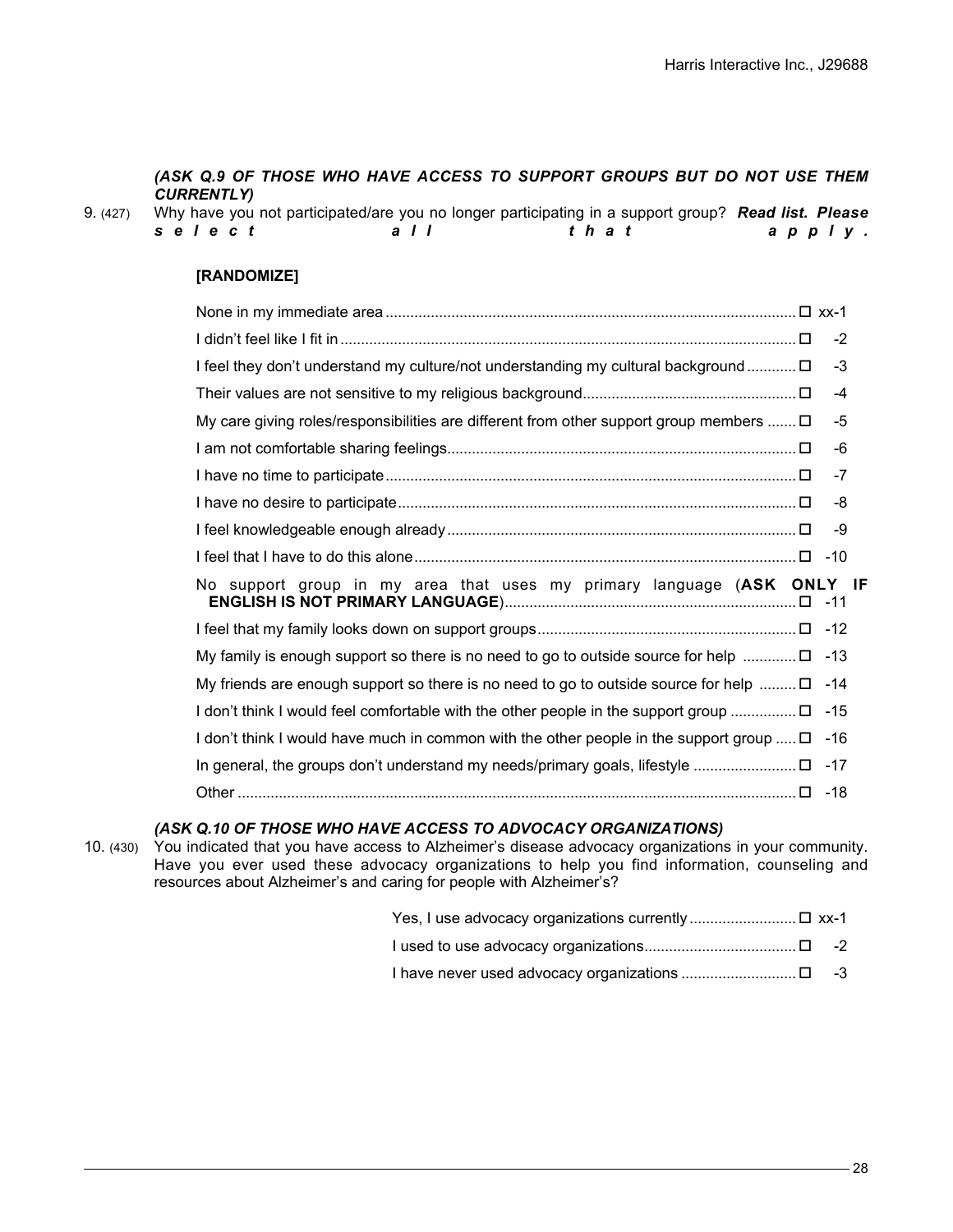#### 11. (xxx) Which sources of information did you use to learn about Alzheimer's disease. *Select all that apply.*

#### **[RANDOMIZE]**

|                                                                                           | $-4$ |
|-------------------------------------------------------------------------------------------|------|
|                                                                                           | $-5$ |
|                                                                                           | -6   |
|                                                                                           | $-7$ |
|                                                                                           | -8   |
|                                                                                           | -9   |
|                                                                                           |      |
|                                                                                           |      |
| Advocacy organizations (e.g., Alzheimer's Foundation of America,                          |      |
|                                                                                           |      |
|                                                                                           |      |
|                                                                                           |      |
| Have not used any sources of information to learn about Alzheimer's disease $\square$ -16 |      |

#### **INITIAL DIAGNOSIS OF ALZHEIMER'S DISEASE**

Now we would like to ask you some questions about Alzheimer's disease and the person you care for. As you answer the next questions, please think back to the time when the person you care for was first diagnosed with Alzheimer's disease.

13a. (440) How long ago was your loved one diagnosed with Alzheimer's disease? *Interviewer if diagnosed less than 1 month ago, please enter "0" months.*

> \_\_\_\_\_\_ months ago or \_\_\_\_\_\_ years ago

13b. (445) How long was your loved one experiencing symptoms before he/she were diagnosed? *Interviewer if diagnosed at the same time as he/she began to display symptoms, please enter "0" months.*

> \_\_\_\_\_\_ months ago or \_\_\_\_\_\_ years ago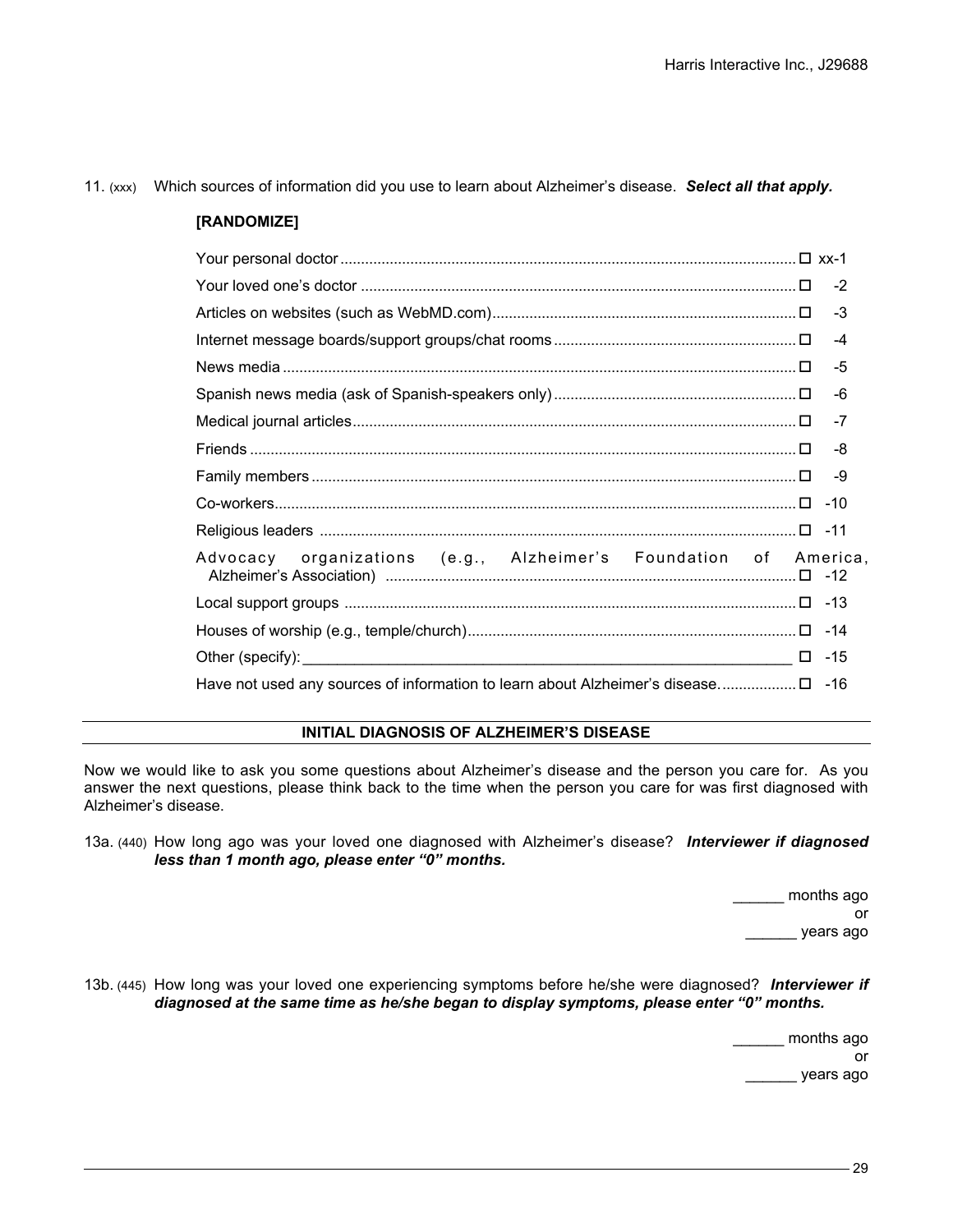#### *(ASK Q.13c IF GREATER THAN 0 MONTHS BETWEEN SYMPTOMS AND DIAGNOSIS IN Q.13b.)*

13c. (480) You said that [INSERT RESPONSE TO Q.13b] months/years went by between the time your loved one started to demonstrate Alzheimer's symptoms and the time he/she was diagnosed with Alzheimer's.

Which of the following, if any, may have delayed the Alzheimer's diagnosis? *Read list. Select all that apply.*

### **[RANDOMIZE]**

| 1 or my loved one has little access to health care professional  □ xx-1                |       |
|----------------------------------------------------------------------------------------|-------|
|                                                                                        |       |
| and/or other caretakers were concerned about the potential stigma                      | $-3$  |
| The person I care for was concerned about the potential stigma of a                    | $-4$  |
| I did not know enough about Alzheimer's disease/did not know how to                    | -5    |
|                                                                                        | -6    |
|                                                                                        |       |
| I did not want to face the possibility that something could be wrong with              | -8    |
|                                                                                        | -9    |
| I was fearful of the responsibility that would be placed on me as the caregiver □ -10  |       |
| I was concerned that a diagnosis would mean disqualification for long-term             |       |
|                                                                                        |       |
| There was little or no information on Alzheimer's in my primary language $\square$ -13 |       |
| I or my loved one did not have a health care provider that spoke my or my              | $-14$ |
| 15- □ U could not find a health care provider that was my ethnicity/culture □          |       |
|                                                                                        |       |
|                                                                                        |       |
|                                                                                        | $-18$ |
|                                                                                        | $-19$ |
|                                                                                        |       |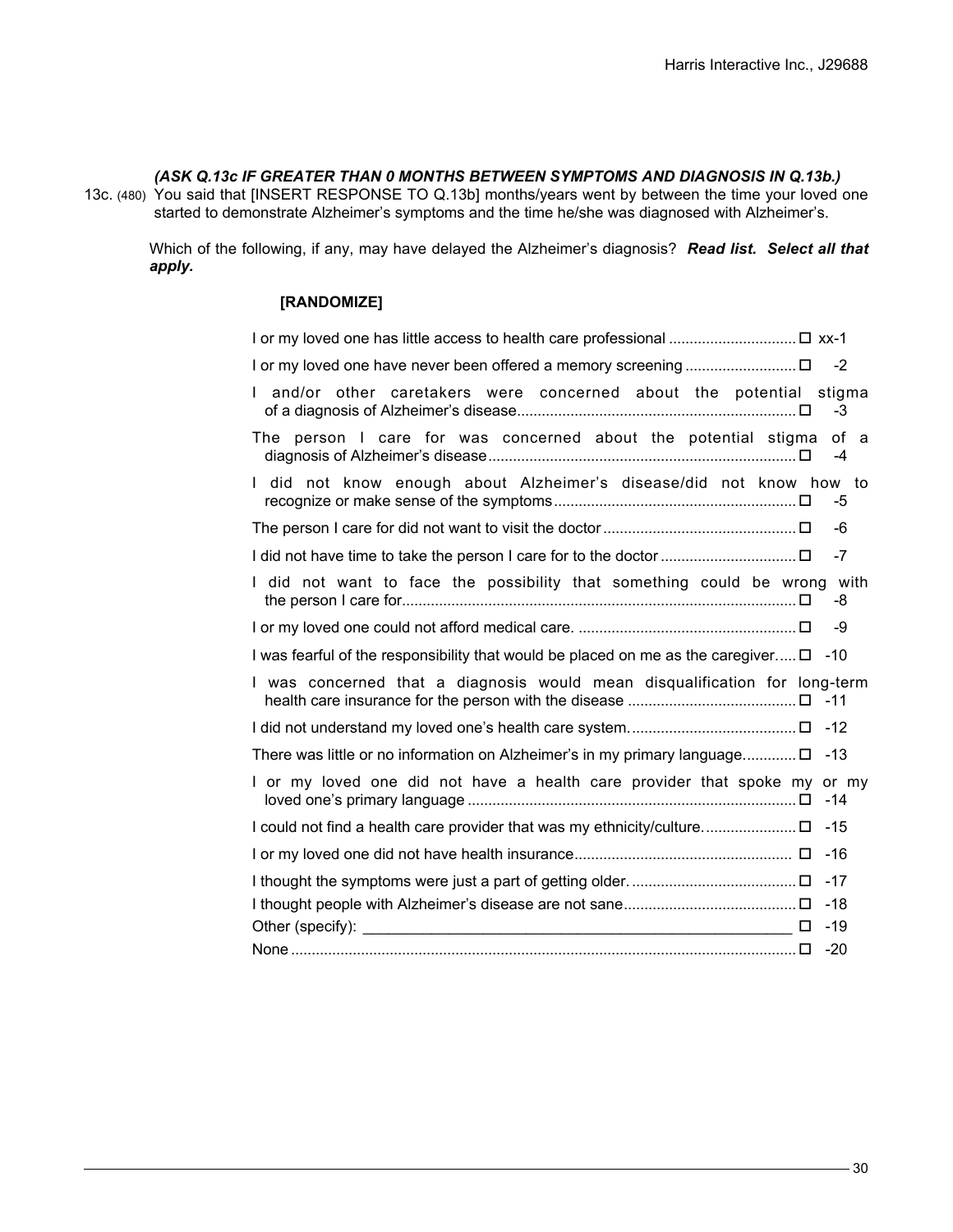14. (490) When your loved one was diagnosed with Alzheimer's disease, how prepared did you feel to deal with this person's future?

|  | -4 |
|--|----|
|  | -5 |

15. (495) At the time of diagnosis, were there any areas in which you could have used more or better support/information? *Read list. Select all that apply.*

# **[RANDOMIZE]**

|                                                                                                          | $-2$  |
|----------------------------------------------------------------------------------------------------------|-------|
|                                                                                                          | $-3$  |
|                                                                                                          | $-4$  |
|                                                                                                          | $-5$  |
|                                                                                                          | -6    |
|                                                                                                          | -7    |
|                                                                                                          | -8    |
|                                                                                                          | -9    |
|                                                                                                          | $-10$ |
|                                                                                                          |       |
| 12- Eupport from health care professionals who spoke my or my loved one's primary language $\square$ -12 |       |
|                                                                                                          |       |
|                                                                                                          |       |
|                                                                                                          |       |
|                                                                                                          |       |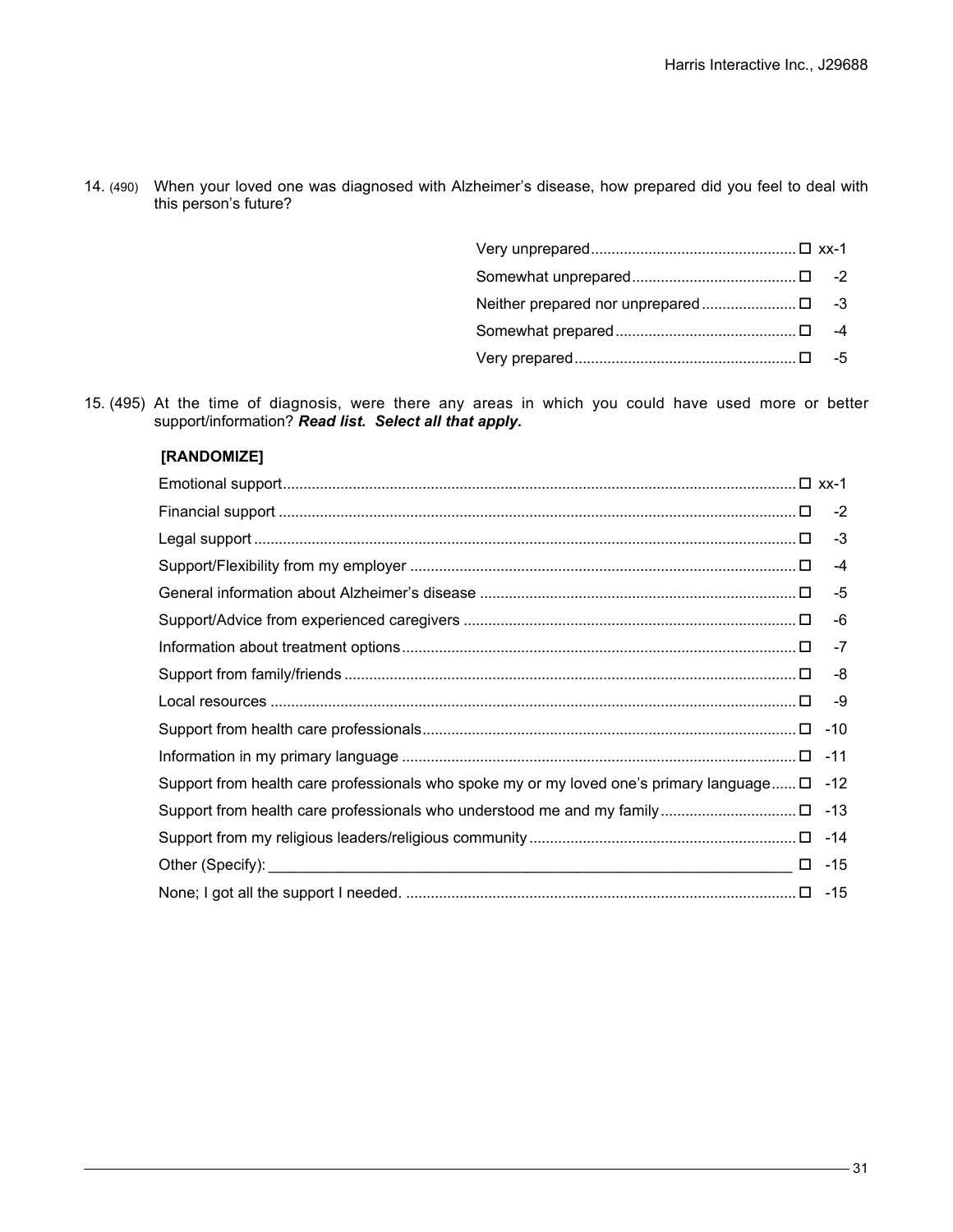#### **PATIENT'S CURRENT STATUS**

Thank you for answering our questions about Alzheimer's disease at the time of the diagnosis. For the next series of questions, we would like you to think about the present time.

16. (500) According to your health care professional, what stage of Alzheimer's disease is the person you care for currently in? *Read list. Select one answer only.*

| Mild (i.e. slight memory loss, changes in speech patterns,               |    |
|--------------------------------------------------------------------------|----|
| Moderate (i.e. increased memory loss, shortened attention span, problems | -3 |
| Severe (i.e. complete loss of language and memory, increased             |    |
|                                                                          | -5 |
|                                                                          | -6 |
|                                                                          |    |

#### **TREATMENT HISTORY OF PATIENT**

17. (565) Which of the following prescription medications for Alzheimer's disease have you heard of? *Read list. Select all that apply.*

### **[RANDOMIZE]**

| Other (specify): $\qquad \qquad$ -7                   |  |
|-------------------------------------------------------|--|
| Have not heard of any treatments by name $\square$ -8 |  |

18a. (575) How long has your loved one been taking prescription medication for Alzheimer's disease? *Interviewer if he/she has taken prescriptions for less than one month, please enter '0 months.'*

Months:

Or

Years: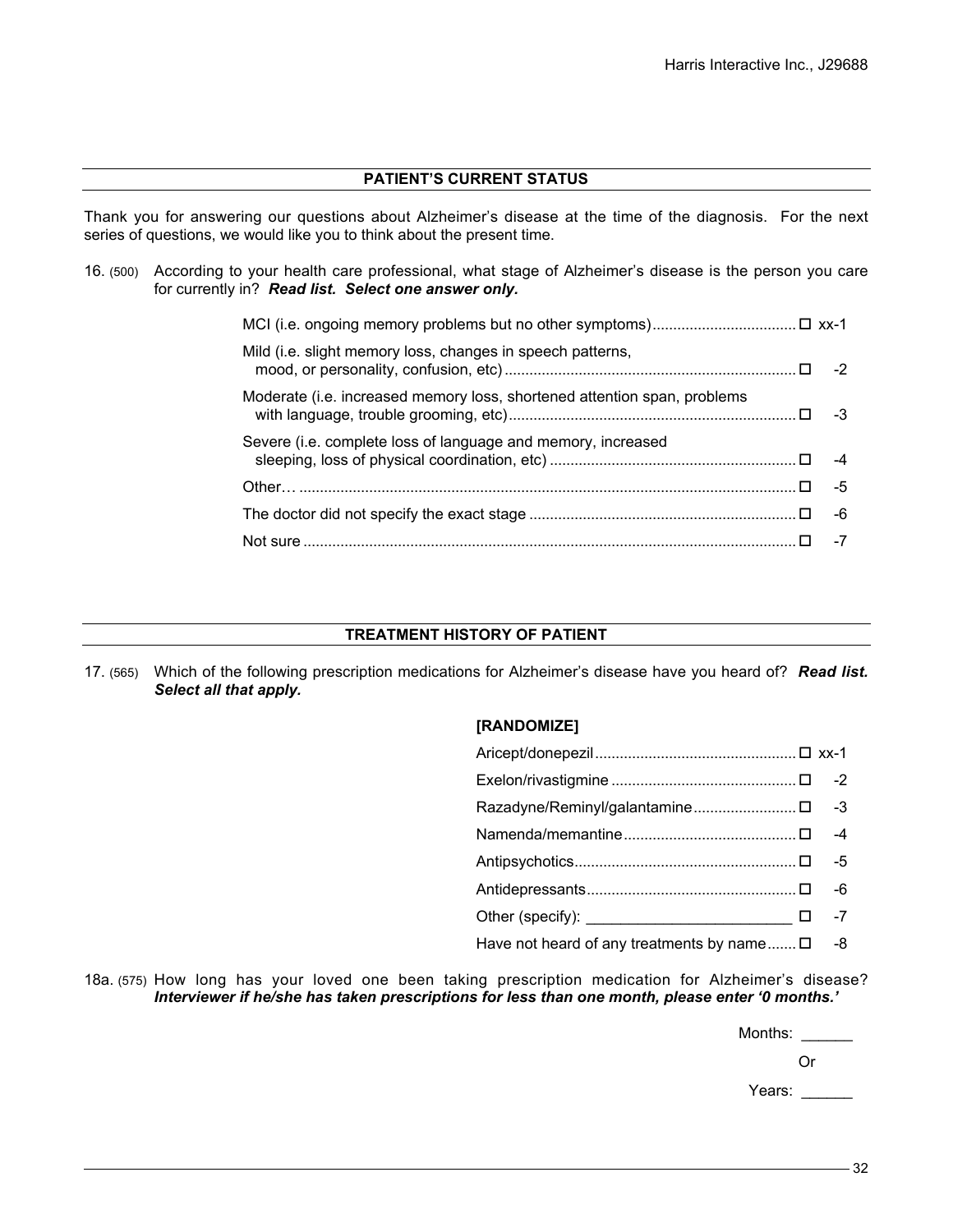He/she has never taken prescription medication for Alzheimer's disease.............. xx-1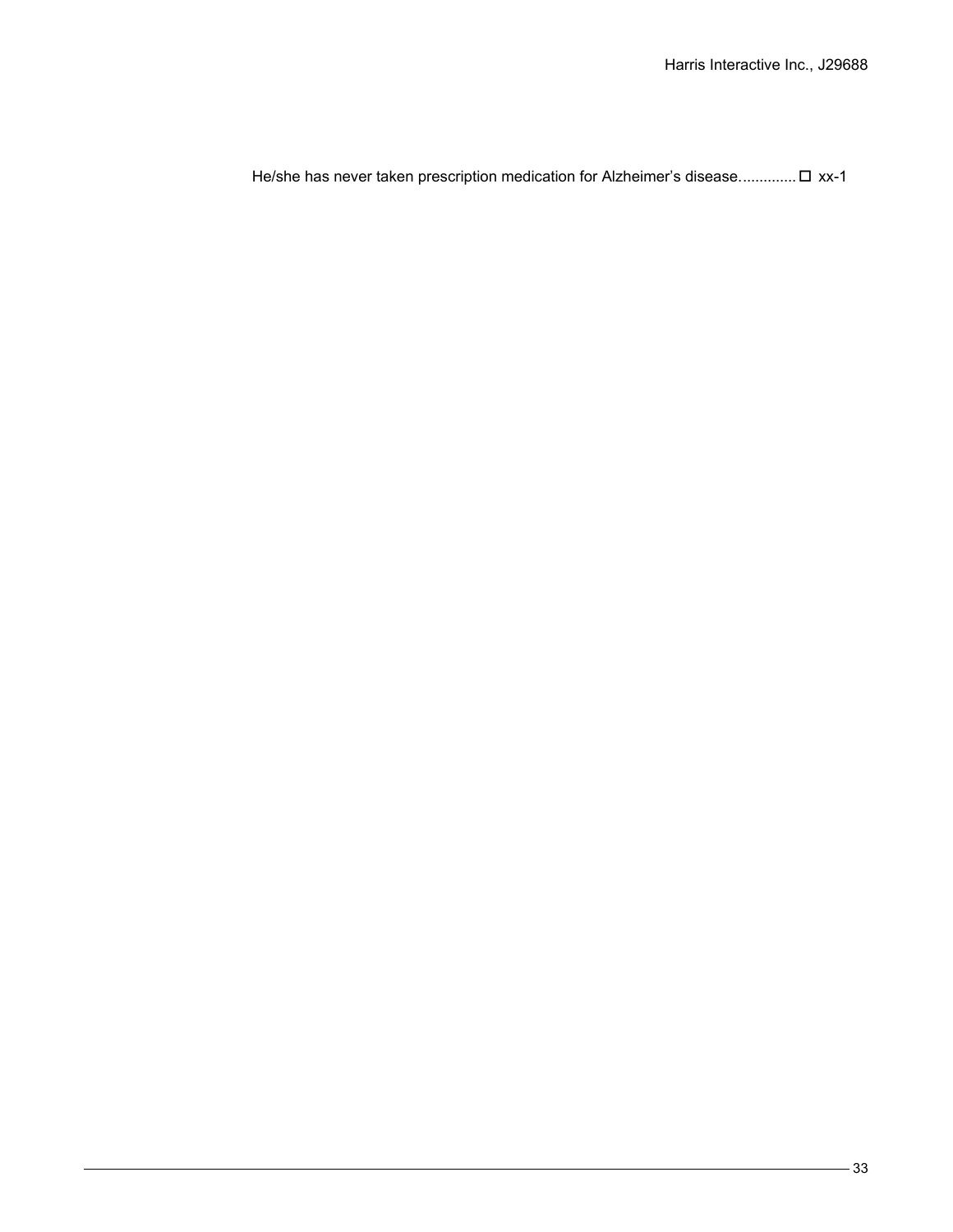#### *(ASK Q.18b IF EVER ON PRESCRIPTION TREATMENT IN Q.18a.)*

18b. (585) Which of the following prescription medications is your loved one currently taking to help his/her Alzheimer's disease symptoms? *Read list. Select all that apply.*

### **[RANDOMIZE]**

- Razadyne/Reminyl/galantamine......................... -3
- Namenda/memantine.......................................... -4
- Antipsychotics...................................................... -5
- Antidepressants................................................... -6
- Other (specify):  $\Box$  -7

Not currently on prescription treatment  $\Box$ ............... $\square$  -8

19. (590) Are you aware of the opportunity for two medications (that work in different ways) to be used together to treat Alzheimer's disease?

20a. (xxx) Besides Alzheimer's, does your loved one have any other diseases or conditions that require him or her to take prescription medications?

#### *(ASK Q.20b IF YES TO Q.20a.)*

20b. (xxx) When going to purchase medications for your loved one does any one medication take priority over Alzheimer disease medication. Please explain why or why not one medication may or may not take priority over another. *Probe until unproductive*

 $\mathcal{L}_\text{max}$  , and the set of the set of the set of the set of the set of the set of the set of the set of the set of the set of the set of the set of the set of the set of the set of the set of the set of the set of the

 $\_$  . The set of the set of the set of the set of the set of the set of the set of the set of the set of the set of the set of the set of the set of the set of the set of the set of the set of the set of the set of the se

 $\_$  , and the set of the set of the set of the set of the set of the set of the set of the set of the set of the set of the set of the set of the set of the set of the set of the set of the set of the set of the set of th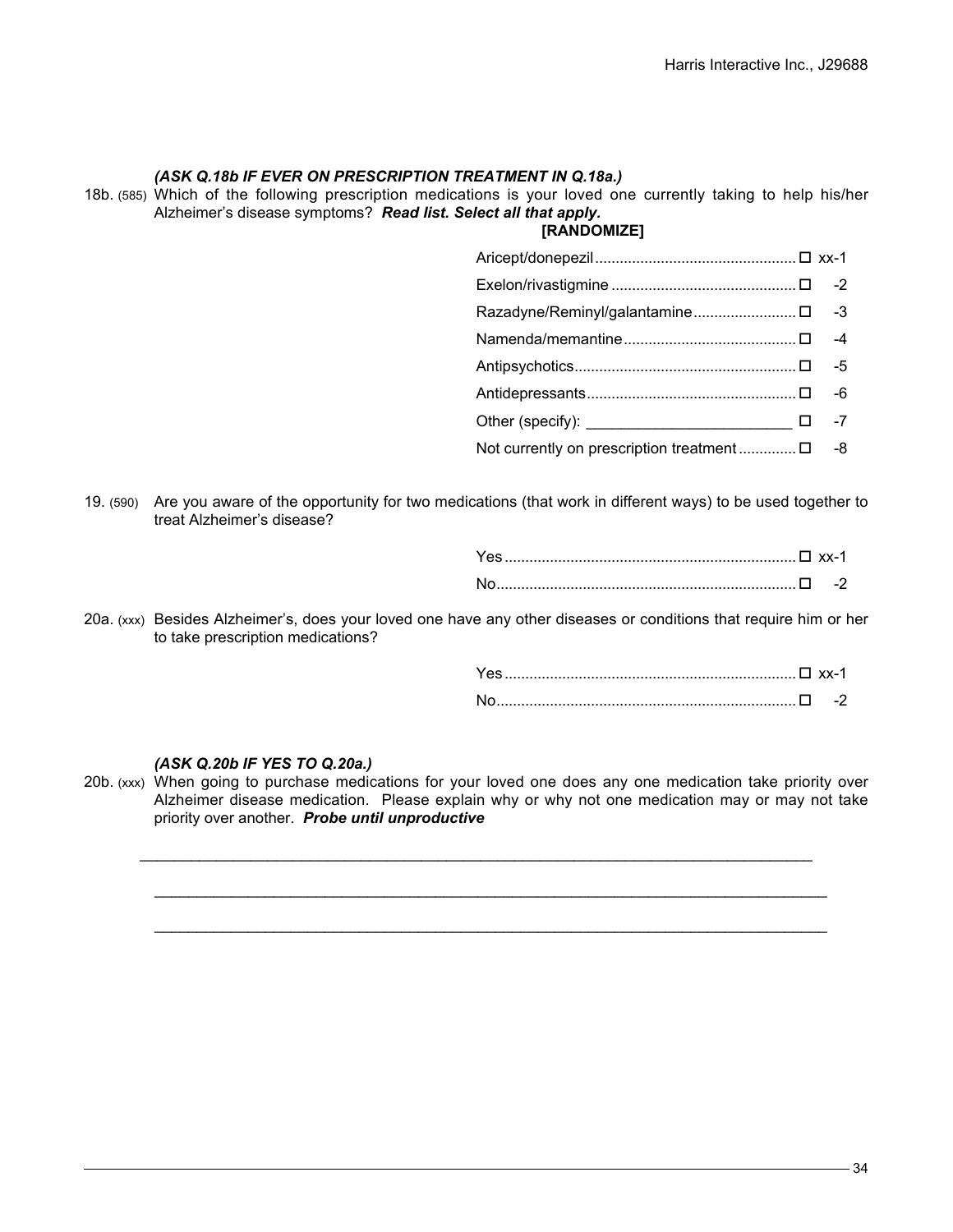#### **DOCTOR-PATIENT-CAREGIVER RELATIONSHIP**

21. (605) Which health care professional primarily treats your loved one for Alzheimer's disease?

- General/family practitioner...................................□ xx-1 Internal medicine ................................................. -2 Neurologist........................................................... -3 Psychiatrist .......................................................... -4
- Geriatrician/Gerontologist ................................... -5
- Other.................................................................... -6

22a. (340) How involved, if at all, were you in selecting the health care professional that treats your loved one for Alzheimer's disease?

#### *(ASK Q.22b IF AT LEAST SOMEWHAT INVOLVED IN SELECTING HCP IN Q.22a.)*

22b. (340) What criteria did you use to select this health care professional?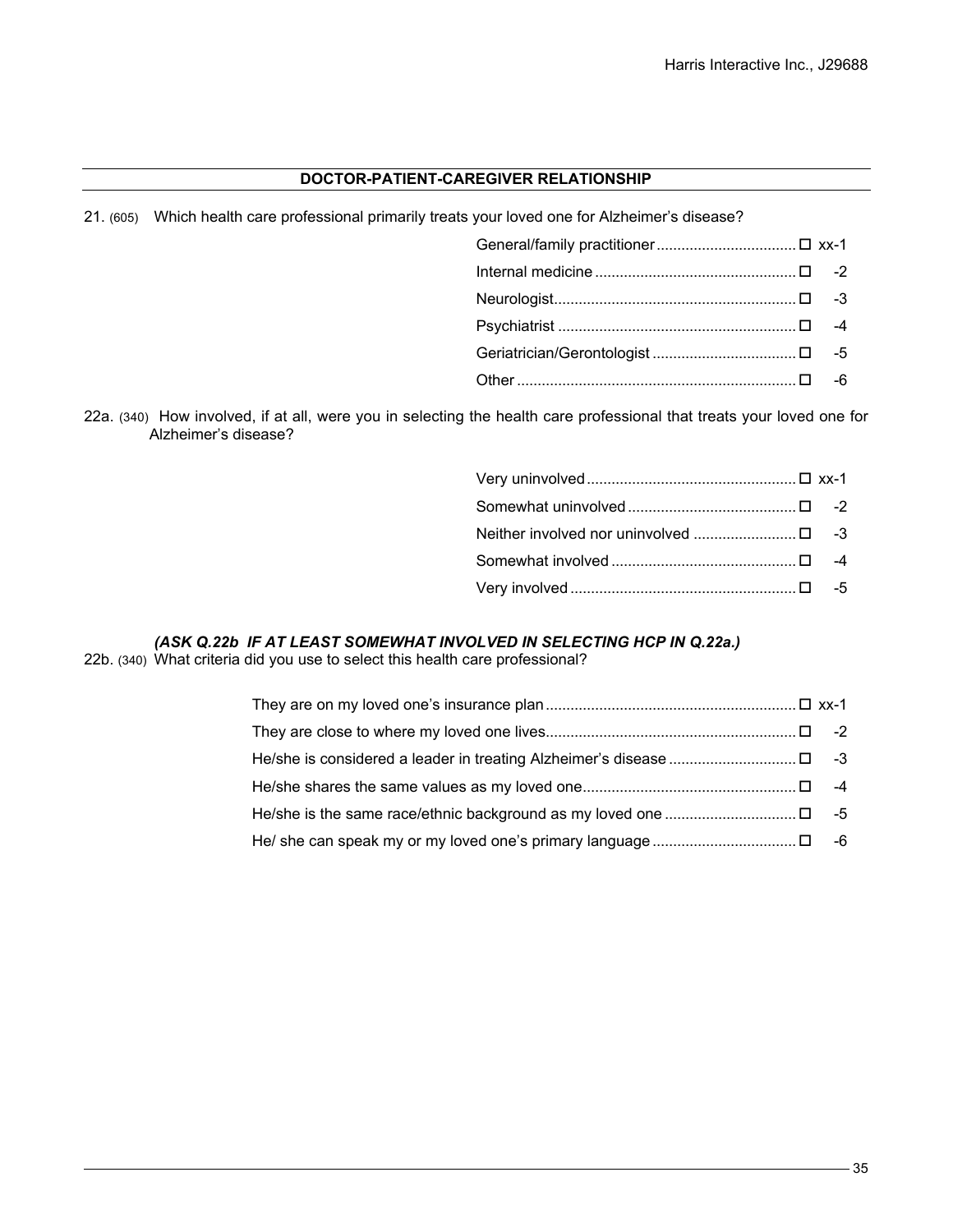### **CAREGIVER ATTRIBUTES AND LIFESTYLE IMPACT**

23. (630) How has your life changed since you started caring for someone with Alzheimer's disease? *Do not read list. Select all that apply.*

### **[RANDOMIZE]**

|                                                       | $-2$  |
|-------------------------------------------------------|-------|
|                                                       | -3    |
|                                                       | -4    |
|                                                       | -5    |
| I have developed closer relationships with my family. | -6    |
|                                                       | $-7$  |
|                                                       | -8    |
|                                                       | -9    |
|                                                       | $-10$ |
|                                                       | $-11$ |
|                                                       | $-12$ |
|                                                       | $-13$ |
|                                                       | $-14$ |
|                                                       | $-15$ |
| □                                                     | $-16$ |
|                                                       | $-17$ |
|                                                       |       |

24. (630) How has Alzheimer's impacted your relationship with your loved one? *Read list.*

| It has brought us closer than we were before the diagnosis. $\Box$ xx-1 |  |  |  |
|-------------------------------------------------------------------------|--|--|--|
| It has strained our relationship and we are not as close                |  |  |  |
|                                                                         |  |  |  |

#### **PATIENT DEMOGRAPHICS**

25. (635) What is the age of the person whom you care for?

\_\_\_\_\_\_ years

26. (640) Please indicate his/her gender.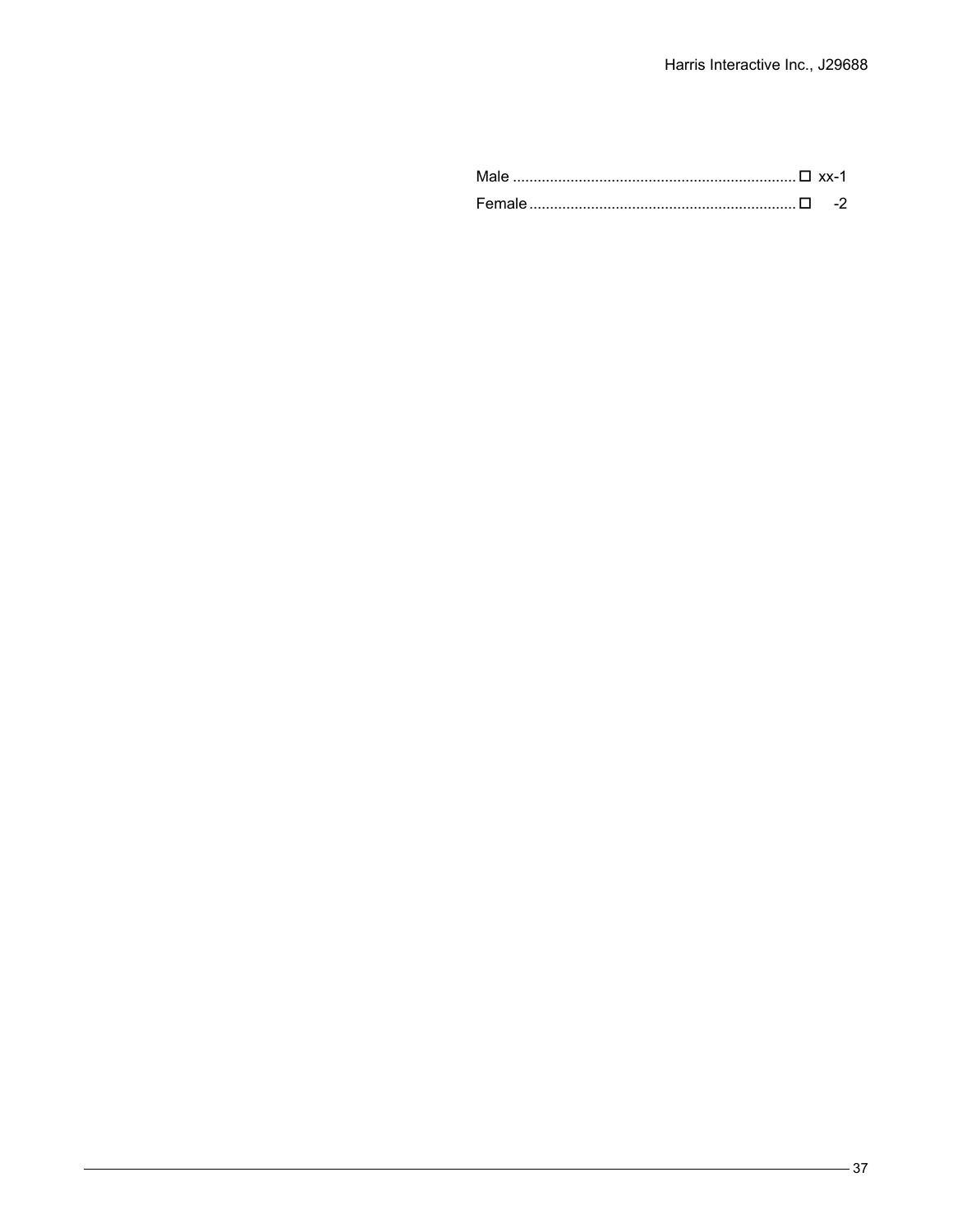### 27. (xxx) Where does your loved one with Alzheimer's disease live? *Read list. Select one answer only.*

|  | -6 |
|--|----|
|  |    |

28. (xxx) Have you thought about placing your loved one in a nursing home or assisted living facility?

29a. (xxx) Do you think you will place your loved one in a nursing home or assisted living facility in the future?

### *(ASK Q.29b IF YES AT Q.29a.)*

29b. (675) At what point would you place your loved one in a nursing home or assisted living facility? *Read list. Please select all that apply.*

#### **[RANDOMIZE]**

|  | $-4$ |
|--|------|

#### *(ASK Q.29c IF NO AT Q.29a.)*

29c. (xxx) Why would you not place your loved one in a nursing home or assisted living facility? *Read list. Please select all that apply.*

#### **[RANDOMIZE]**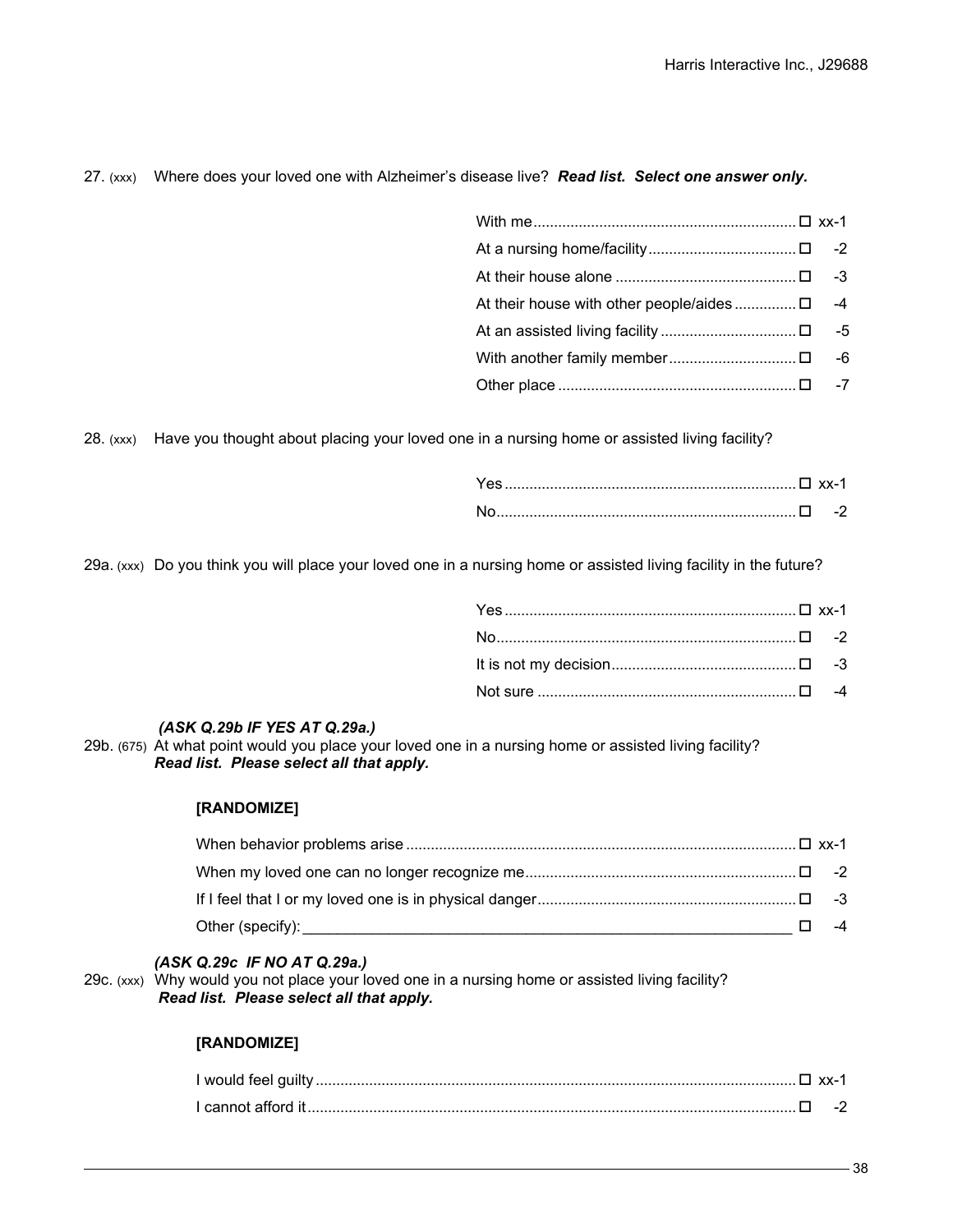| The nursing home or assisted living facility has a majority of staff or residents |  |
|-----------------------------------------------------------------------------------|--|
|                                                                                   |  |

#### **(ASK Q.30 IF LOVED ONE DOES NOT LIVE AT A NURSING HOME OR ASSISTED LIVING FACILITY)**

30. (xxx) Have you hired anyone to help take care of your loved one while at home – for example an in-home nurse?

#### **CAREGIVER DEMOGRAPHICS**

31. (xxx) Were you born in the United states?

#### **(IF THEY WERE BORN IN THE U.S. PLEASE ASK 56.]**

32. (xxx) What generation was the first in your family to be born in the United States?

- Parents................................................................. -2
- Grandparents....................................................... -3
- Great Grandparents ............................................ -4
- I was the first to be born in the US ..................... -5 Other.................................................................... -7

#### 33. (685) Do you live in the same community (within 50 miles) as your loved one with Alzheimer's disease?

34. (690) Which one of the following best describes the area where you live?

35. (xxx) What is your primary language?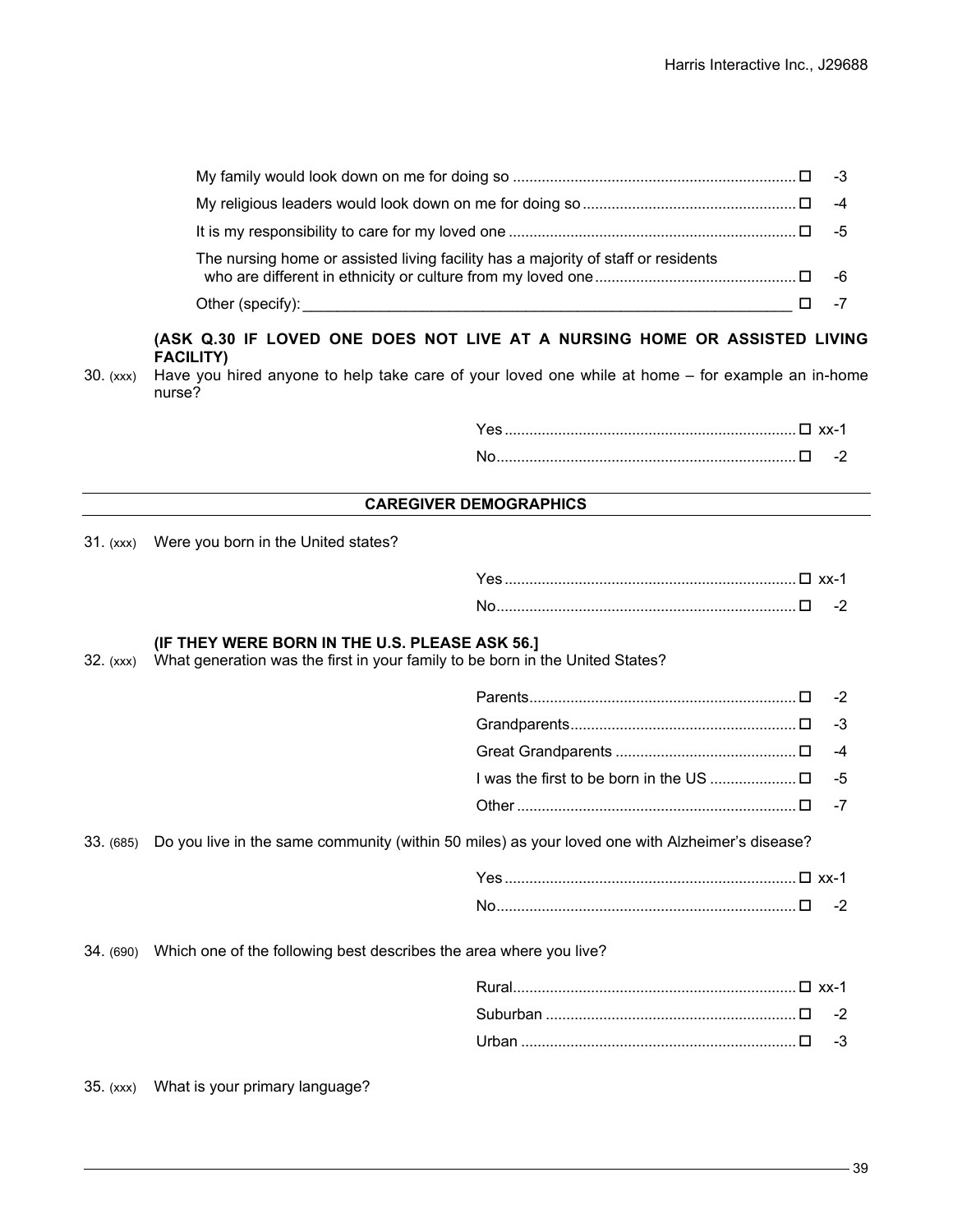36. (xxx) Do you only speak your primary language with your loved one's health care provider?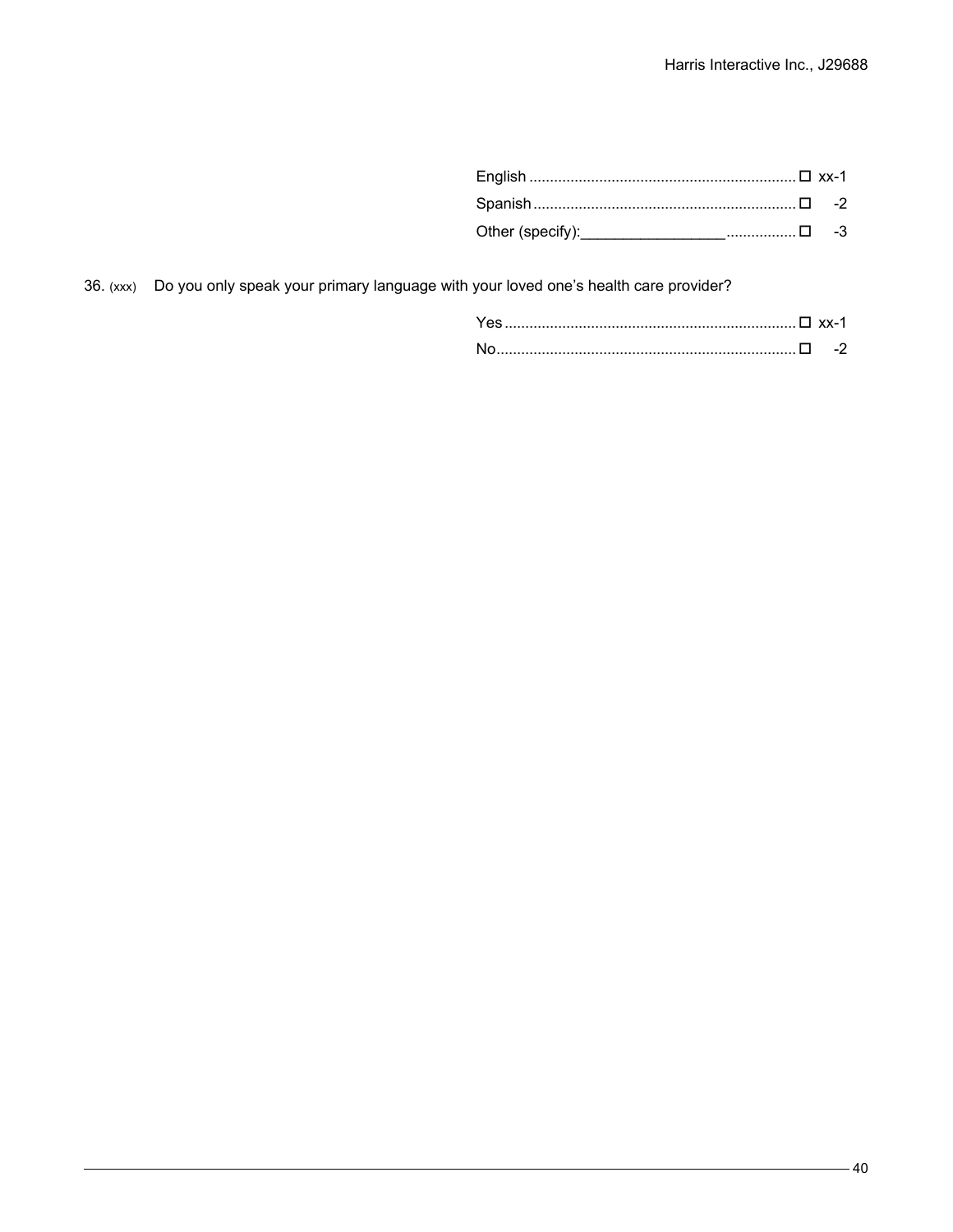# 37. (xxx) What is your religion?

37 a. If Christian, which religion specifically:

| $-1$ |
|------|
| $-2$ |
| $-3$ |
| $-4$ |
| $-5$ |
| $-6$ |
| $-7$ |
|      |
| -9   |
|      |
|      |
|      |

38. (xxx) How religious are you?

39. (202) What is your marital status?

40. (xxx) In which state or territory do you currently live? [RECORD RESPONSE; DO NOT READ LIST]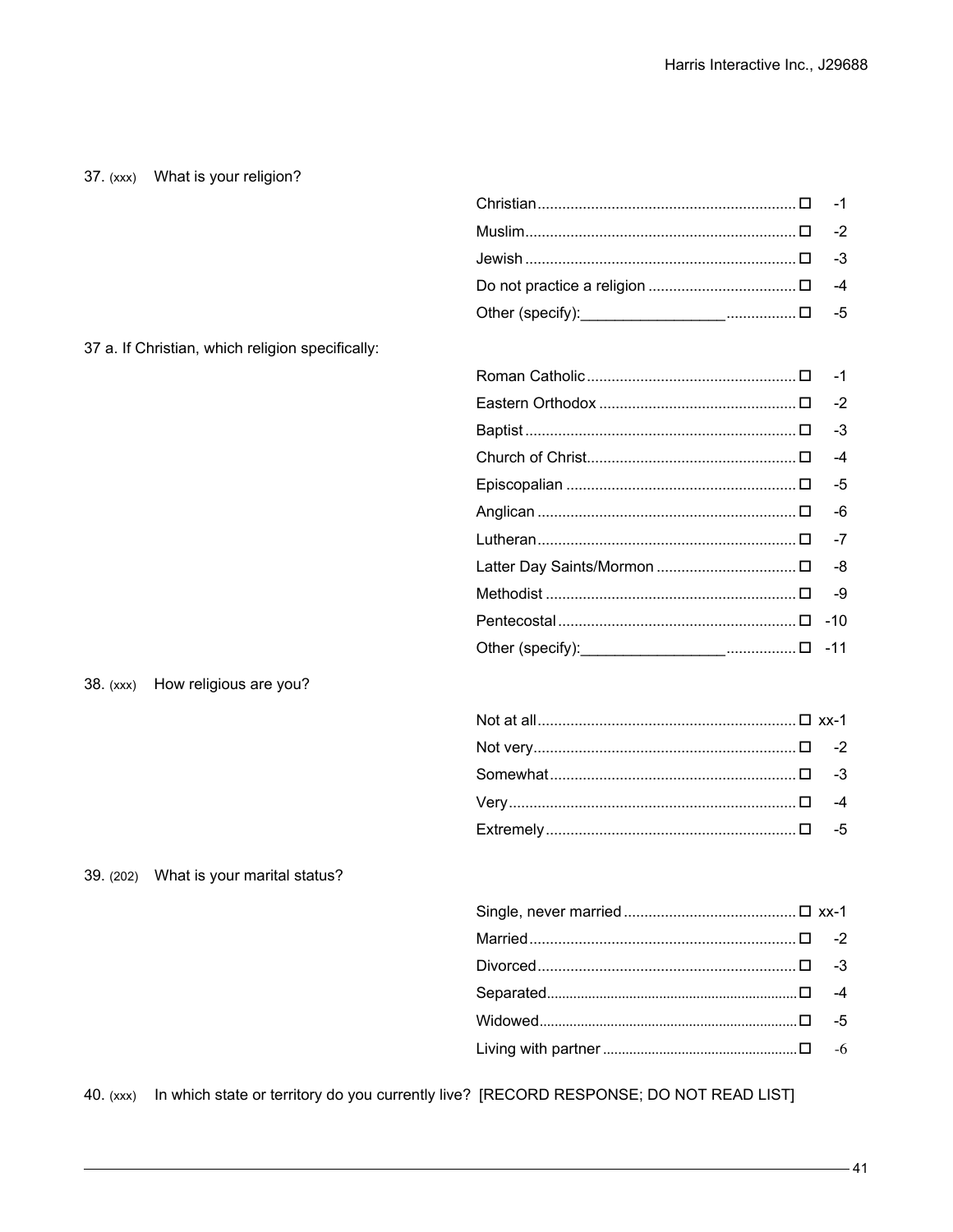# 41. (212) Which one of the following best describes your employment status?

 $\_$  , and the set of the set of the set of the set of the set of the set of the set of the set of the set of the set of the set of the set of the set of the set of the set of the set of the set of the set of the set of th

| Not employed and not looking for work $\square$ -5 |      |
|----------------------------------------------------|------|
|                                                    | -6   |
|                                                    | $-7$ |
|                                                    |      |